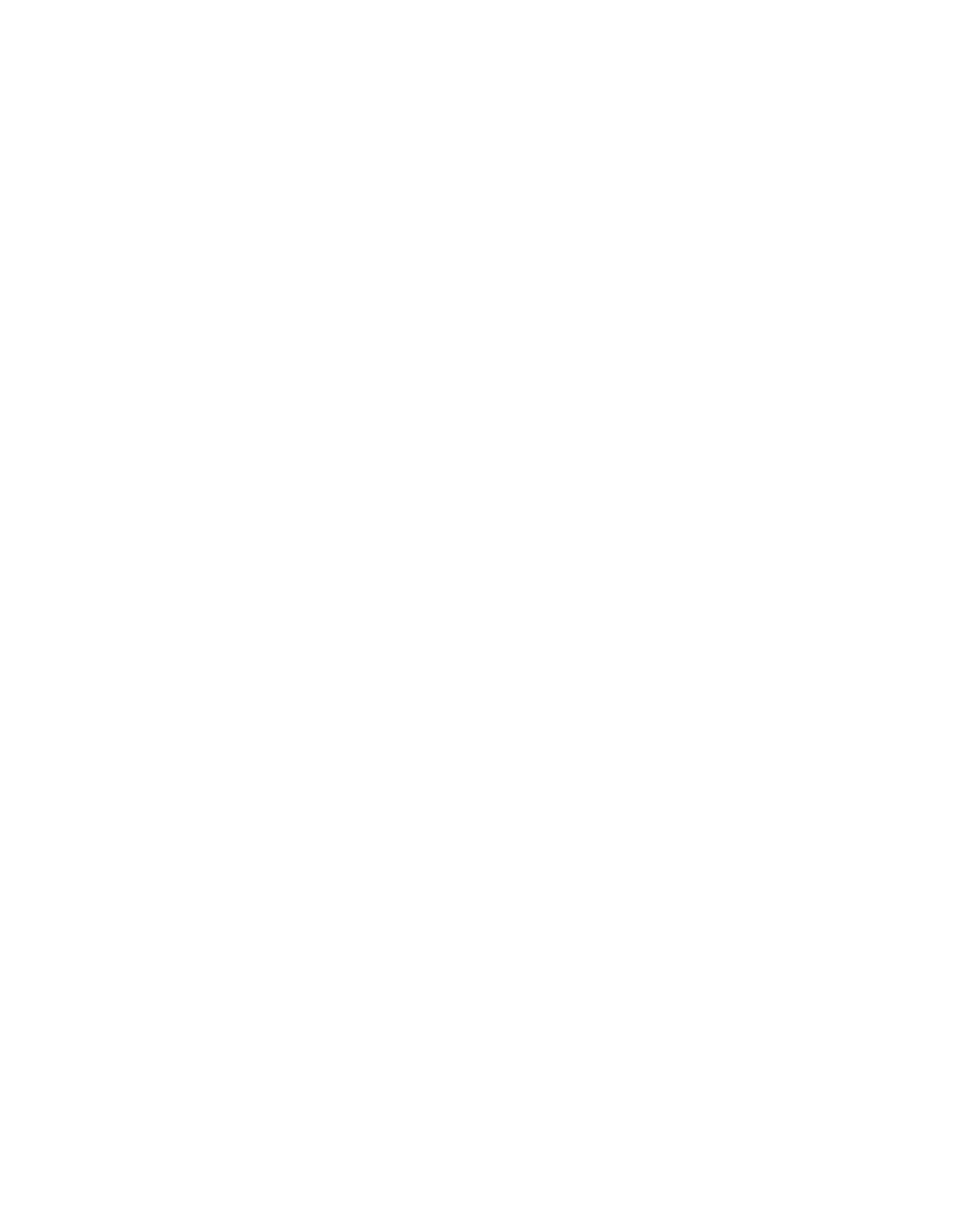# **TABLE OF CONTENTS**

| 1.               |                                                                       |  |  |
|------------------|-----------------------------------------------------------------------|--|--|
| 2.               |                                                                       |  |  |
| 3.               |                                                                       |  |  |
| $\overline{4}$ . |                                                                       |  |  |
| 5.               |                                                                       |  |  |
| 6.               | <b>ARTICLE 200: DEFINITIONS OF GENERAL APPLICATION 5</b>              |  |  |
| 7.               | <b>CHAPTER THREE (CONSTITUTIONAL POWERS AND</b>                       |  |  |
| 8.               | CHAPTER NINE (AGRICULTURAL AND FOOD GOODS) 6                          |  |  |
| 9.               | ARTICLE 401: RECIPROCAL NON-DISCRIMINATION 8                          |  |  |
| 10.              |                                                                       |  |  |
| 11.              |                                                                       |  |  |
| 12.              |                                                                       |  |  |
| 13.              |                                                                       |  |  |
|                  | Α.                                                                    |  |  |
|                  | В.                                                                    |  |  |
| 14.              |                                                                       |  |  |
|                  |                                                                       |  |  |
|                  |                                                                       |  |  |
|                  | APPENDIX C: Letter Including Fluid Milk Standards and Distribution in |  |  |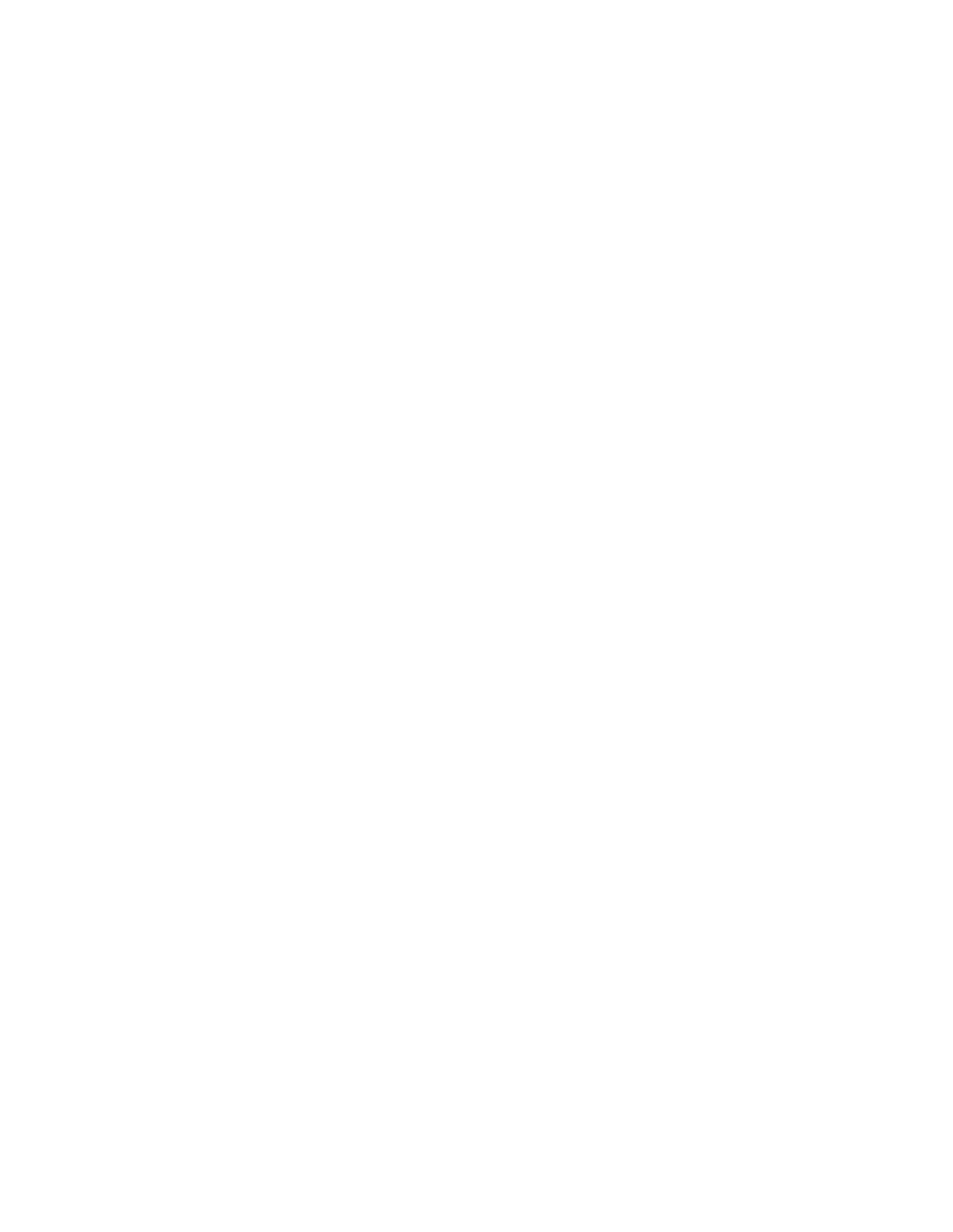# **1. BACKGROUND**

In October, 1996, Farmers Cooperative Dairy Limited (*Farmers*) of Bedford, Nova Scotia acquired Health Pasteurized Milk Limited (*Health*) of Hunter River, P.E.I. by way of a share purchase. At the time of the purchase, Health had licenses which allowed it to manufacture dairy products and process certain fluid milk products in Prince Edward Island.

During the Fall of 1997, some of the equipment in the Health plant used for packing milk stopped working and was deemed non-repairable. At this time Health began to distribute an increased amount of Farmers fluid milk and cream products made in Nova Scotia under the Farmers label. As well, Health began to purchase Farmers fluid milk products processed in Nova Scotia, and sell them as "Elmers" and "Health" labelled products in P.E.I. As part of its corporate strategy, Farmers rationalized product lines between the two plants.

On November 27, 1997, following several months of review, Prince Edward Island (*Respondent*) introduced amendments to the *Dairy Industry Act Regulations* by way of P.E.I. Regulation EC665/97. The amendments revoked existing licenses for dairy processors and distributors in Prince Edward Island during the current licensing year, and mandated a re-application for processors and distributors for the remainder of the licensing year. The amendments also specified that the Department of Agriculture and Forestry (the *Department*) would not issue a license unless it was "in the best interests of the general public or the dairy products trade".

Also on November 27, 1997, Respondent issued a letter to Farmers ordering it to remove its Class I milk products from the P.E.I. market.

On December 31, 1997, both Health and Farmers applied for new licenses under the amended regulations. In January, 1998, licenses to distribute specified fluid milk products were issued to both companies, and both licenses allowed for the distribution of Farmers products. However, an attachment to these new licenses contained an explicit directive for the removal of specified unlicensed products from the Prince Edward Island market. The products which the companies were not permitted to distribute were sourced in Nova Scotia.

In February, 1998, Farmers was granted an injunction against the Department enjoining it from removing Farmers' product from the P.E.I. market. The injunction was revoked in April 1998, resulting in Farmers entering into a co-packaging arrangement with another P.E.I. dairy for some of the noncompliant products. This co-packaging arrangement has resulted in additional expenditures for the company.

In April 1998, Farmers initiated steps to pursue a complaint under the *Agreement on Internal Trade* (the *Agreement*).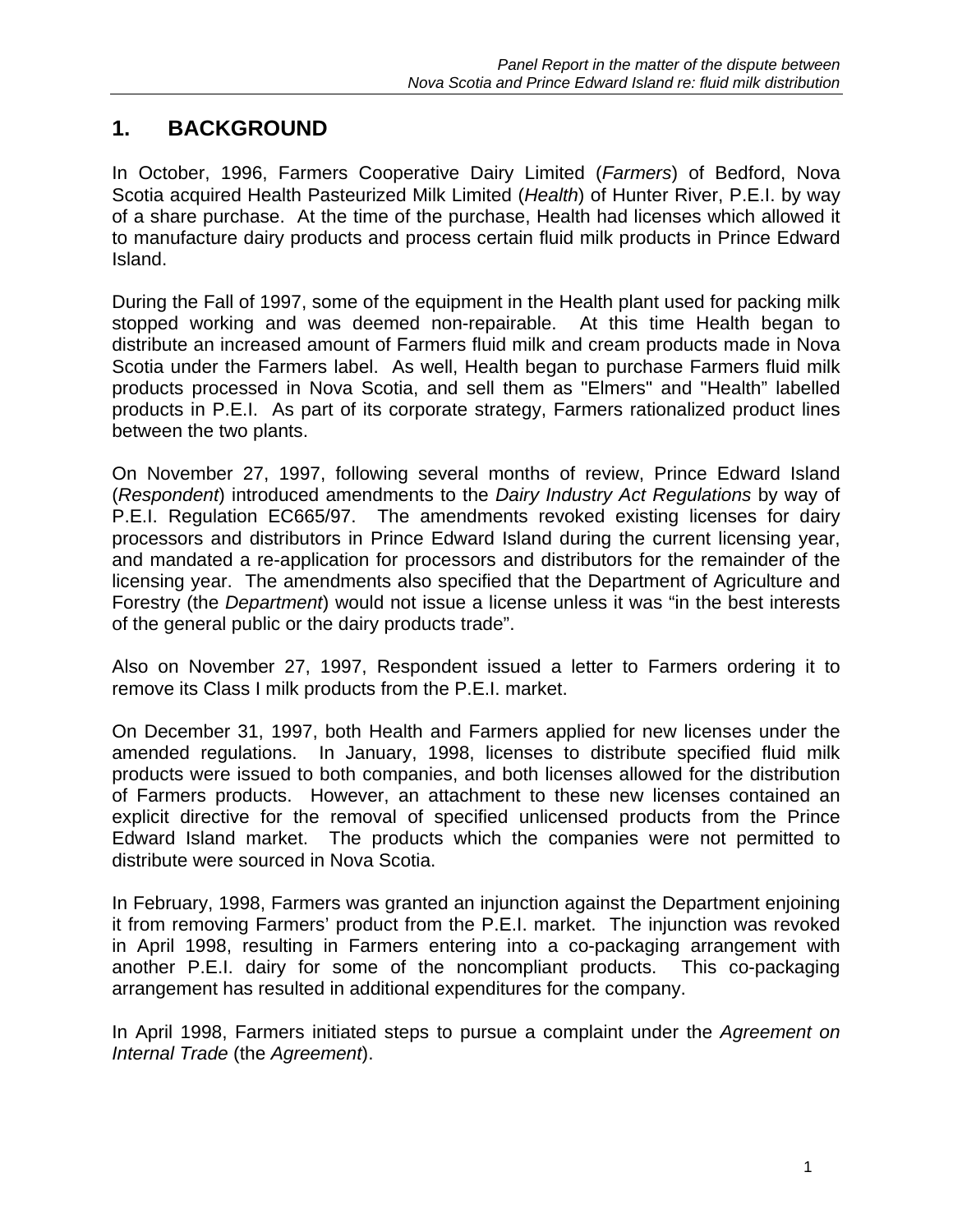# **2. NATURE OF THE COMPLAINT**

Nova Scotia (*Complainant*) alleges that the amended *Regulations* fail to comply with the Respondent's obligations under the *Agreement*, and that the inconsistencies cannot be justified by reference to any provision contained within the *Agreement*. Specifically, Complainant alleges that Respondent applied these regulations to exclude products from other provinces in a manner that is not consistent with the *Agreement*.

Complainant alleges that EC665/97 is inconsistent with the following provisions of the *Agreement*:

Article 100 (Objective) Article 101 (Mutually Agreed Principles) Article 401 (Reciprocal Non-Discrimination) Article 403 (No Obstacles) Article 404 (Legitimate Objectives) Article 900 (Application of General Rules) Article 902.3 (Scope and Coverage) Annex 902.5 (Reports on Measures That May Affect Internal Trade) Article 905 (Non-Sanitary and Non-Phytosanitary Measures) Article 907 (Transparency)

Respondent maintains that EC665/97 is consistent with all provisions of the *Agreement*, including those listed by Complainant and Article 402 (Right of Entry and Exit) and 405 (Reconciliation).

# **3. PANEL AUTHORITY**

This Panel was convened pursuant to the terms of the *Agreement*. Parties agreed that the Panel was properly constituted and had jurisdiction to hear the dispute.

Article 1705 of the *Agreement* states that the Panel shall "examine whether the actual or proposed measure or other matter at issue is or would be inconsistent with the *Agreement*."

Article 1707.2 provides that the Panel report "shall contain:

- (a) findings of fact;
- (b) a determination, with reasons, as to whether the measure in question is or would be inconsistent with this Agreement;
- (c) a determination, with reasons, as to whether the measure has impaired or would impair internal trade and has caused or would cause injury; and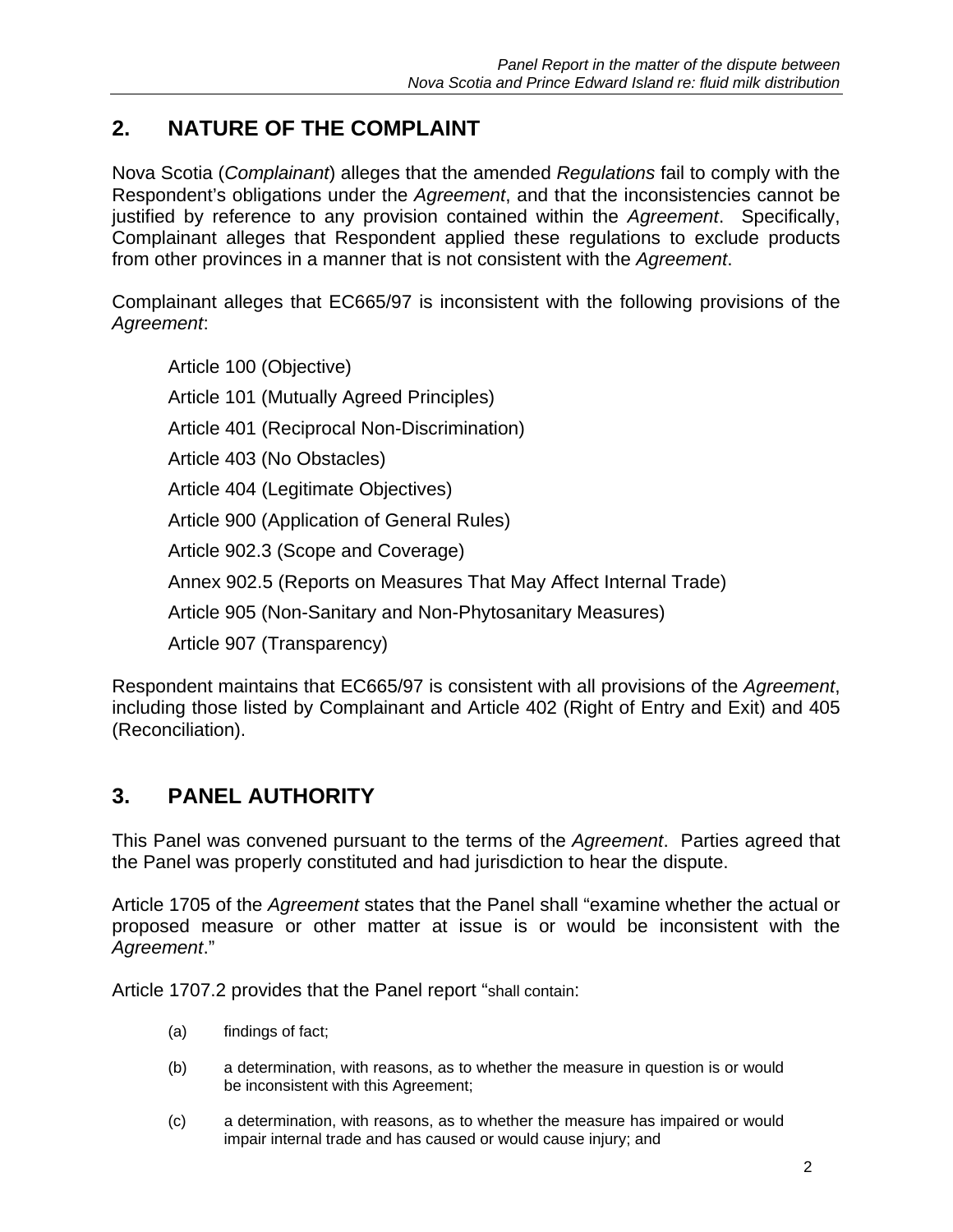(d) recommendations, if requested by a disputing Party, to assist in resolving the dispute."

# **4. COMPLAINT PROCESS**

On September 23, 1998, at the request of Farmers, Complainant requested consultations with Respondent in accordance with Article 906 (Consultations) of the *Agreement*.

Chapter Nine (Agricultural and Food Goods) consultations were initiated on November 9, 1998, six days after the 40-day period for consultations under Chapter Nine had expired.

On January 7, 1999, Complainant and Respondent made a joint request for the assistance of the Internal Trade Secretariat in resolving the dispute. The Secretariat facilitated a series of meetings between Complainant, Respondent and Farmers on February 15 and 16, 1999.

Consultations were unsuccessful, and on April 29, 1999 Complainant requested consultations under Chapter 17. No face-to-face consultations were held. The 40-day consultation period under Article 1702 (Consultations) expired on June 9, 1999.

On June 14, 1999, Complainant requested the Assistance of the Committee on Internal Trade. On the same day, but independently of Complainant's request, Respondent requested the Assistance of the Committee. The Committee met by teleconference on July 5, 1999.

The 50-day assistance period specified in Article 1703 (Assistance of Committee) expired on August 4, 1999. Complainant requested the establishment of a Panel under Article 1704 (Request for Panel) of the *Agreement* on August 5, 1999.

A pre-hearing conference was held on October 20, 1999, to receive presentations from Complainant and Respondent on the form of the hearings and materials to be submitted. This hearing provided the disputants with an opportunity to raise procedural issues.

A hearing was held in Halifax on December 8, 1999.

# **5. CHAPTER ONE (OPERATING PRINCIPLES)**

#### "**Article 100: Objective**

 It is the objective of the Parties to reduce and eliminate, to the extent possible, barriers to the free movement of persons, goods, services and investments within Canada and to establish an open, efficient and stable domestic market. All Parties recognize and agree that enhancing trade and mobility within Canada would contribute to the attainment of this goal.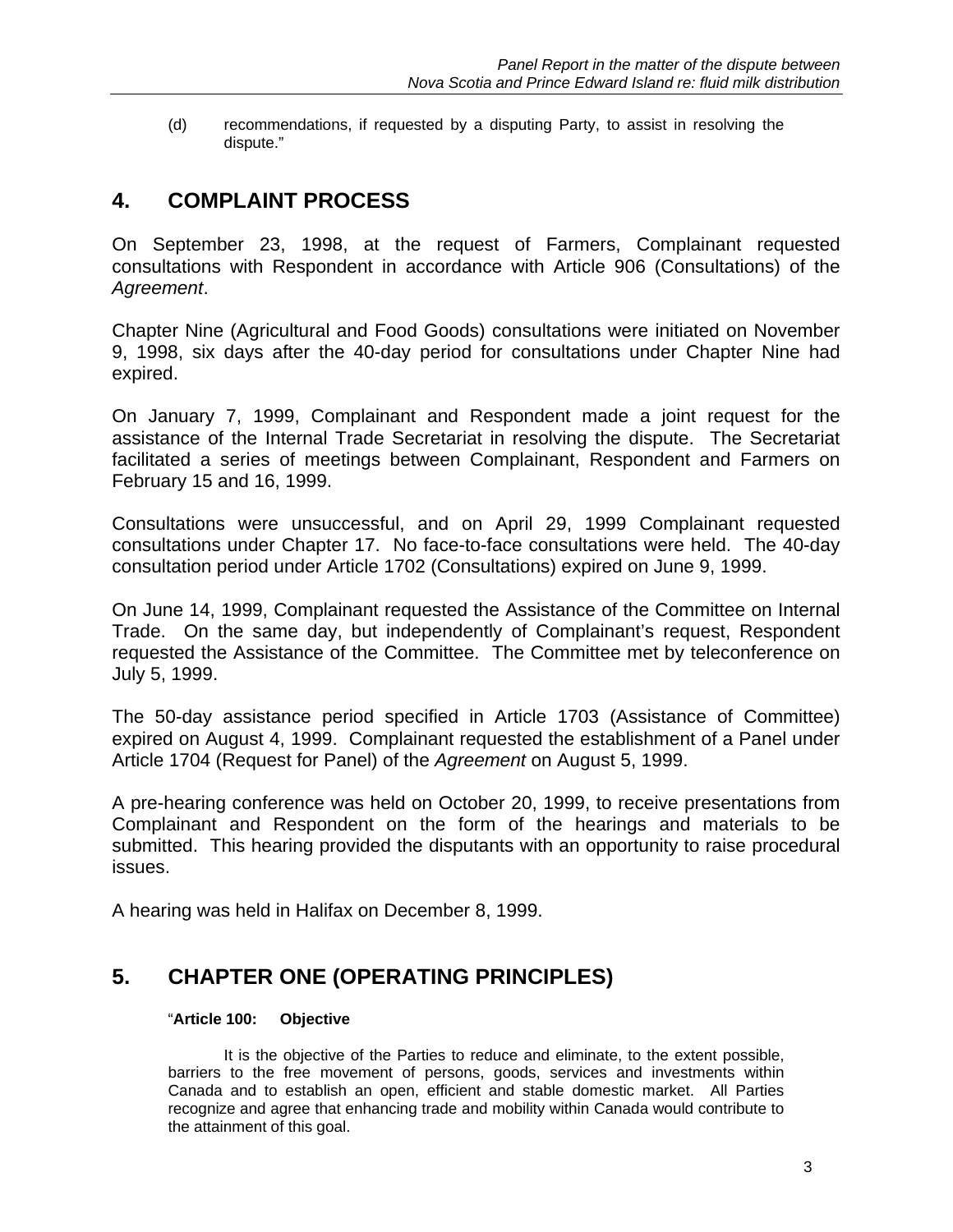#### **Article 101: Mutually Agreed Principles**

1. This Agreement applies to trade within Canada in accordance with the chapters of this Agreement.

2. This Agreement represents a reciprocally and mutually agreed balance of rights and obligations of the Parties.

3. In the application of this Agreement, the Parties shall be guided by the following principles:

- (a) Parties will not establish new barriers to internal trade and will facilitate the cross-boundary movement of persons, goods, services and investments within Canada;
- (b) Parties will treat persons, goods, services and investments equally, irrespective of where they originate in Canada;
- (c) Parties will reconcile relevant standards and regulatory measures to provide for the free movement of persons, goods, services and investments within Canada; and
- (d) Parties will ensure that their administrative policies operate to provide for the free movement of persons, goods, services and investments within Canada.
- 4. In applying the principles set out in paragraph 3, the Parties recognize:
	- (a) the need for full disclosure of information, legislation, regulations, policies and practices that have the potential to impede an open, efficient and stable domestic market;
	- (b) the need for exceptions and transition periods;
	- (c) the need for exceptions required to meet regional development objectives in Canada;
	- (d) the need for supporting administrative, dispute settlement and compliance mechanisms that are accessible, timely, credible and effective; and
	- (e) the need to take into account the importance of environmental objectives, consumer protection and labour standards."

Respondent submits that Article 101.4(b) implies that the drafters of the *Agreement* recognized that there was a need for transition periods to bring non-conforming measures into conformity with the *Agreement*. Respondent submits that, even if its fluid milk distribution measures are not consistent with the *Agreement*, they are protected during the transition period identified in Article 101.4(b). As transition periods for specific measures are listed in Chapters Four through Fifteen, this argument is dealt with in the section reviewing Chapter Nine.

While the *Agreement* provides transition periods for existing trade barriers, there is a prohibition against establishing new trade barriers inconsistent with the *Agreement*.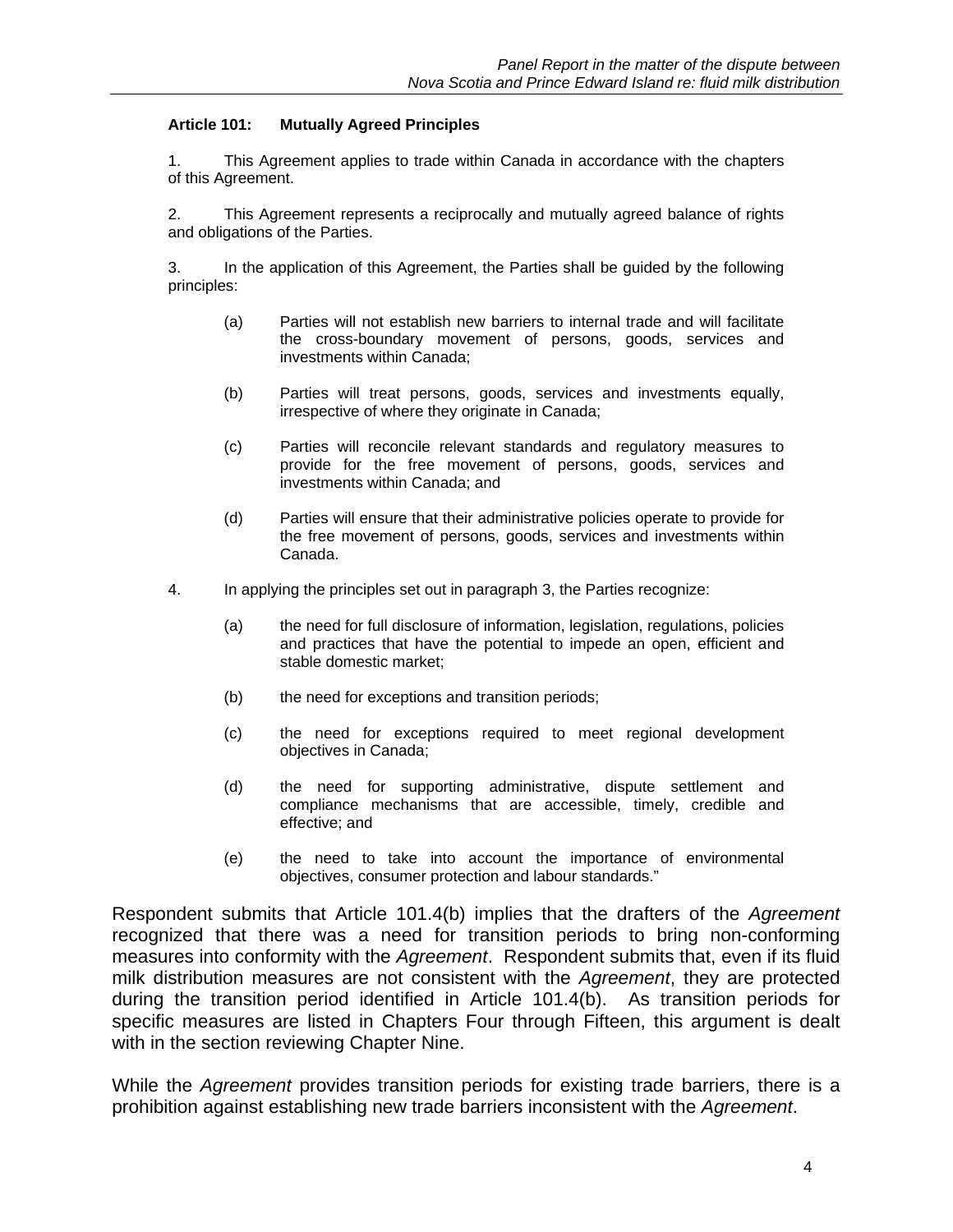In developing this *Agreement*, the federal, provincial and territorial governments were determined to enhance and expand the domestic market and thereby strengthen the economic union. This process required both the reduction and eventual elimination of existing barriers and an undertaking not to introduce new barriers to internal trade.

Article 100 reflects this undertaking. Article 101.2 emphasizes that the mutually agreed balance of rights and obligations of the Parties to the *Agreement* are reciprocal, while Article 101.3 contains a commitment that new barriers will not be established. Article 101.4 recognizes factors that the Parties should consider in pursuing the objectives.

In addition to the broad statement of principles contained in Article 101, several specific conditions must be noted in that Article. While the principles are a guide to policymakers and dispute resolution panels, the rules governing this dispute are set out in Chapters Four and Nine.

# **6. ARTICLE 200: DEFINITIONS OF GENERAL APPLICATION**

Respondent submits that the measure under dispute is the amendment to the *Dairy Industry Act Regulations* (EC665/97), and that EC665/97 is trade-neutral. Respondent asserts that Complainant has not identified any language in EC665/97 that restricts trade in fluid milk.

Respondent concedes that the policy used by P.E.I. regulators to apply EC665/97 constitutes a trade barrier. However, Respondent argues that:

- 1. Complainant alleges that the breach of the *Agreement* is caused by C665/97, not the policy upon which the regulation is based;
- 2. the P.E.I. policy on fluid milk distribution has been unchanged for a number of years, predating the September 1, 1997 inclusion of fluid milk standards and distribution in the scope and coverage of Chapter Nine, and is therefore grandfathered under the *Agreement*; and
- 3. there are better methods of addressing the issue of restrictions on interprovincial trade in fluid milk than the Chapter 17 dispute resolution process.

Complainant notes that the definition of "measure" in the *Agreement* includes "any . . . directive, requirement, guideline, program, policy, administrative practice or other procedure". Complainant submits that the term covers both the regulation and measures adopted in the application of the regulation. Complainant argues that a Party cannot circumvent the provisions of the *Agreement* by passing a trade-neutral regulation granting broad discretionary authority to the Minister or the Department, and subsequently using that authority in a discriminatory manner.

With respect to the first issue raised by Respondent, the Panel finds that the definition of "measure" in Article 200 is sufficiently broad to cover both EC665/97 and the policy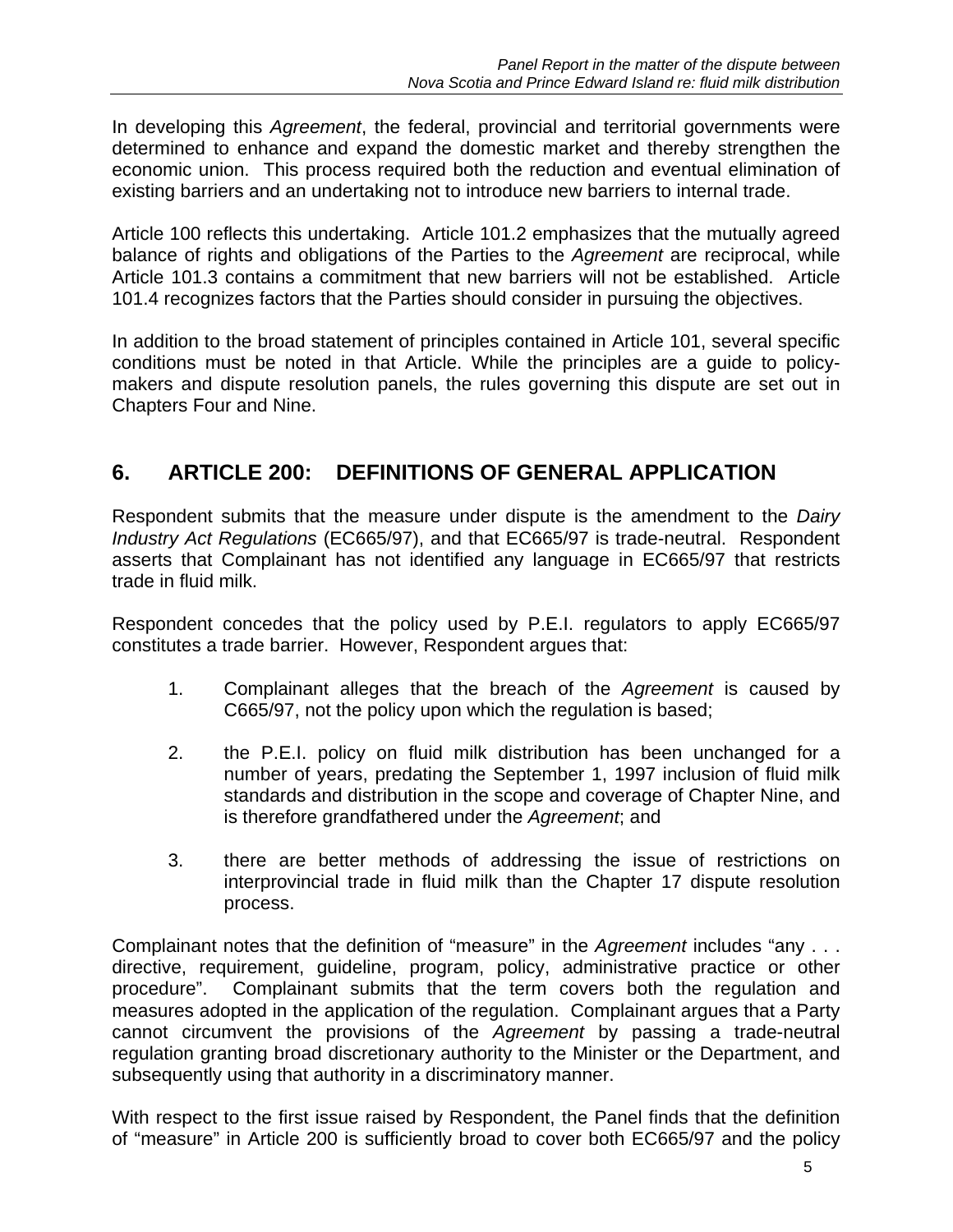upon which that regulation is based. The application of a policy cannot be divorced from the policy itself.

The remaining issues raised by Respondent are matters of substance rather than definition and will be dealt with later in this report.

# **7. CHAPTER THREE (CONSTITUTIONAL POWERS AND RESPONSIBILITIES)**

#### "**Article 300: Reaffirmation of Constitutional Powers and Responsibilities)**

 Nothing in this Agreement alters the legislative or other authority of Parliament or of the provincial legislatures or of the Government of Canada or of the provincial governments or the rights of any of them with respect to the exercise of their legislative or other authorities under the Constitution of Canada."

While the *Agreement* confirmed constitutional powers, Parties to the *Agreement* undertook to constrain the exercise of these powers in support of cooperative federalism. By entering into the *Agreement*, Parties agreed that past legislative or policy action may no longer be appropriate. Changes to actions that are constitutionally valid but inconsistent with the *Agreement* may be required.

Reflecting the terms of the *Agreement*, trade legislation must meet two tests: 1) is the legislation within the constitutional authority of the Party; and 2) is the legislation consistent with the *Agreement*? These tests are similar to those adopted by the MMT Panel in its report dated June 12, 1998.

Respondent argues that it acted within its constitutional authority to regulate intraprovincial distribution of fluid milk when it passed EC665/97. While it is agreed that such regulation is within the constitutional authority of Respondent, the fact remains that Respondent is Party to the *Agreement* now in place, and it has the corresponding obligation to ensure that its actions recognize the objectives, principles and commitments included in that *Agreement*. A Party that chooses to exercise its constitutional authority in a manner which conflicts with the *Agreement* must accept that there will be consequences of that choice, as specified in Chapter 17.

# **8. CHAPTER NINE (AGRICULTURAL AND FOOD GOODS)**

#### "**Article 900: Application of General Rules**

 For greater certainty, Chapter Four (General Rules) applies to this Chapter, except as otherwise provided in this Chapter."

Both disputants agree that Article 900 provides that the General Rules contained in Chapter Four apply to measures covered by Chapter Nine.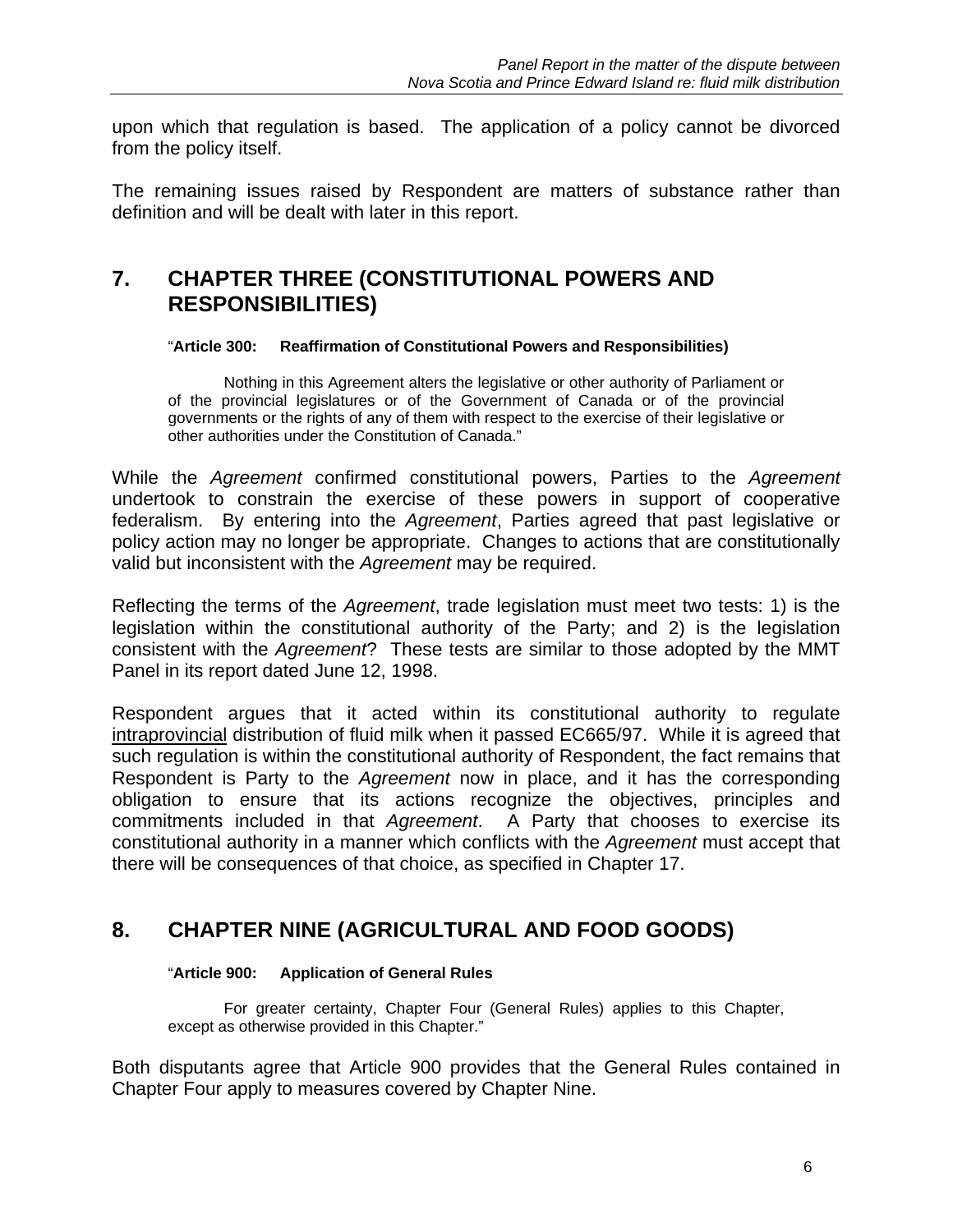#### "**Article 901: Relationship to Other Chapters**

 In the event of an inconsistency between a provision of this Chapter and any other provision of this Agreement, this Chapter prevails to the extent of the inconsistency."

Respondent concedes that there is no inconsistency between the General Rules contained in Chapter Four and the specific rules in Chapter Nine, and therefore Article 901 (Relationship to Other Chapters) is not an issue in the present case.

#### "**Article 902: Scope and Coverage**

3. Measures involving technical barriers with policy implications shall be included in the scope and coverage of this Chapter effective September 1, 1997. The Federal-Provincial Trade Policy Committee (the "Trade Policy Committee") shall, on or before September 1, 1997, give written notice to the Committee on Internal Trade of such measures.

5. Other measures that may affect internal trade and that are adopted by the Ministers in accordance with the process set out in Annex 902.5 shall be included in the scope and coverage of this Chapter effective on the date of their adoption.

#### **Annex 902.5: Reports on Measures That May Affect Internal Trade**

6. The Ministers shall, within the framework of their review of Canadian agri-food policy, direct their respective officials to establish industry consultation and review work programs for the purpose of jointly preparing reports and recommendations in relation to the measures agreed to by the Ministers, in accordance with the record of decision of their meeting held on July 4-6, 1994.

7. Subject to any changes that may be agreed to by all Parties, the Parties shall adopt, with an effective date no later than September 1, 1997, the measures referred to in paragraph 6 and the recommendations made in relation to those measures that are contained in the reports prepared under that paragraph."

The disputants agree that the October 1, 1997 letter from Michael Gifford and John Schildroth, co-chairs of the Federal-Provincial Agricultural Trade Policy Committee, to the co-chairs of the Committee on Internal Trade (Appendix D), meets the requirements of Article 902.3, and that measures respecting fluid milk standards and distribution are covered by Chapter Nine.

Complainant submits that measures respecting fluid milk standards and distribution in effect on September 1, 1997 are covered by Chapter Nine, by virtue of Article 902.3. Complainant argues that Respondent's legislation, regulations, policies and administrative practices respecting fluid milk standards and distribution in existence on September 1, 1997 are subject to the provisions of the *Agreement*.

It is Respondent's position that a transition period of unspecified length began on September 1, 1997. In support of this position, Respondent notes the widespread noncompliance with the *Agreement* across economic sectors.

Relative to the language of Annex 902.5, paragraphs 6 and 7, Respondent submits that the Parties were required to have adopted recommendations on specific measures by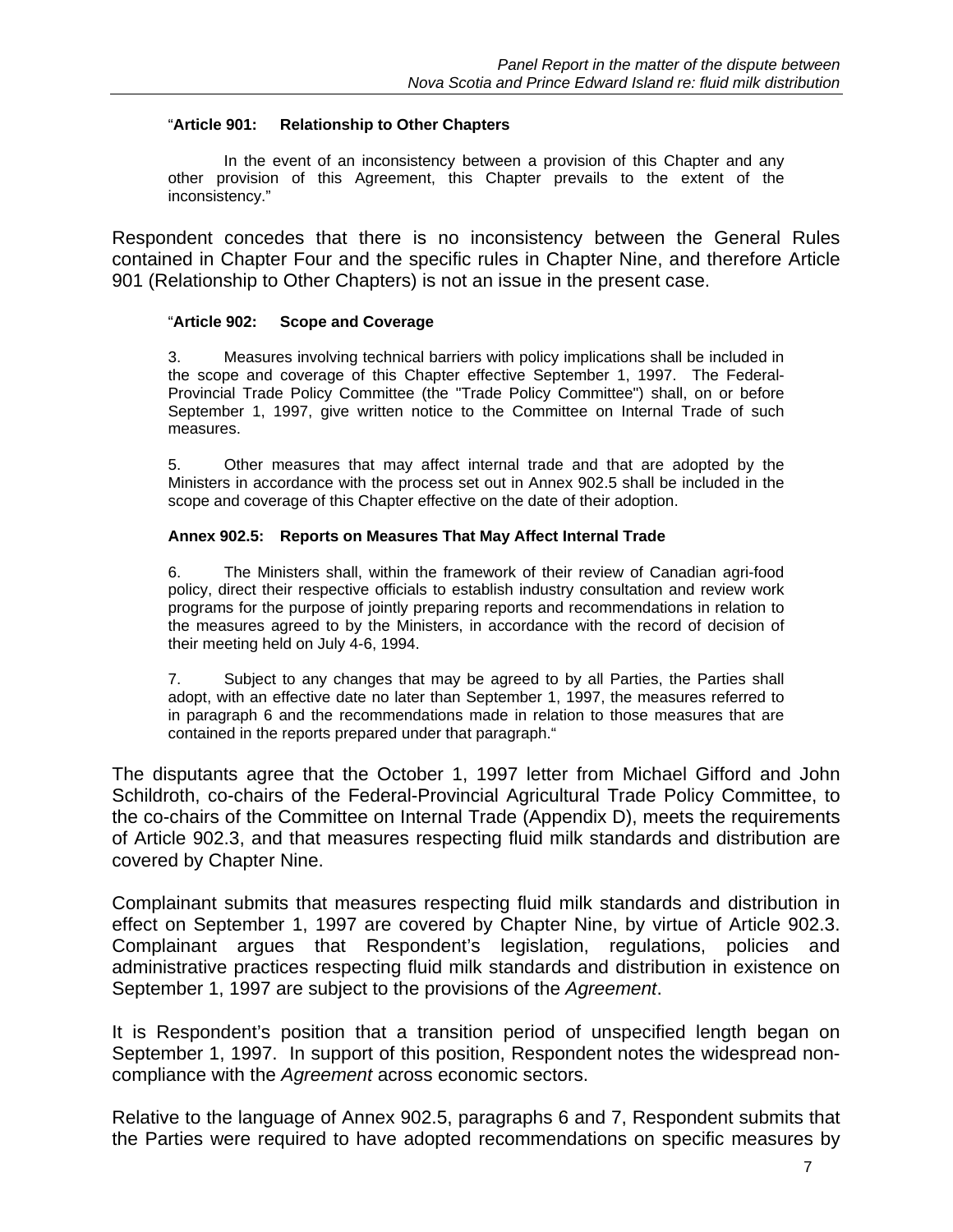September 1, 1997, but were not required to have made legislative or regulatory changes by that date.

The Panel is unable to adopt this position. Article 902.5 states that "Other measures that may affect internal trade and that are adopted by the Ministers in accordance with the process set out in Annex 902.5 shall be included in the scope and coverage of this Chapter effective on the date of their adoption." (emphasis added)

The language of the *Agreement* is clear - existing measures respecting fluid milk standards and distribution must conform to the provisions of Chapter Nine on September 1, 1997. The Panel notes that fluid milk distribution was not subject to the provisions of the *Agreement* until September 1, 1997, which provided a 26-month transition period since the coming-into-force of the *Agreement*.

Having determined that existing measures are covered, the question of whether the amendments made to the *Dairy Industry Act Regulations* constitute a new measure is moot, and the Panel is not required to make a determination relative to Article 905.

# **9. ARTICLE 401: RECIPROCAL NON-DISCRIMINATION**

"1. Subject to Article 404, each Party shall accord to goods of any other Party treatment no less favourable than the best treatment it accords to:

- (a) its own like, directly competitive or substitutable goods; and
- (b) like, directly competitive or substitutable goods of any other Party or non-Party."

The Panel noted that the report of a previous panel dated June 12, 1998, dealing with a ban on interprovincial trade in the gasoline additive MMT, established that two factors must be considered in determining whether a measure is inconsistent with Article 401:

- 1. Does the measure discriminate against the goods of one Party to the benefit of the goods of another Party?
- 2. Are the goods discriminated against "like, directly competitive or substitutable" with the goods of another Party?

This panel adopts the same criteria in the present case.

In the MMT report, the Panel concluded that there must be a geographical component to the discrimination for a measure to be inconsistent with Article 401.3. This geographical component can be direct, where goods from one Party are favoured over identical goods from another Party, or indirect, where goods produced predominately in the territory of one Party are favoured over directly competitive or substitutable goods produced predominately in the territory of another Party.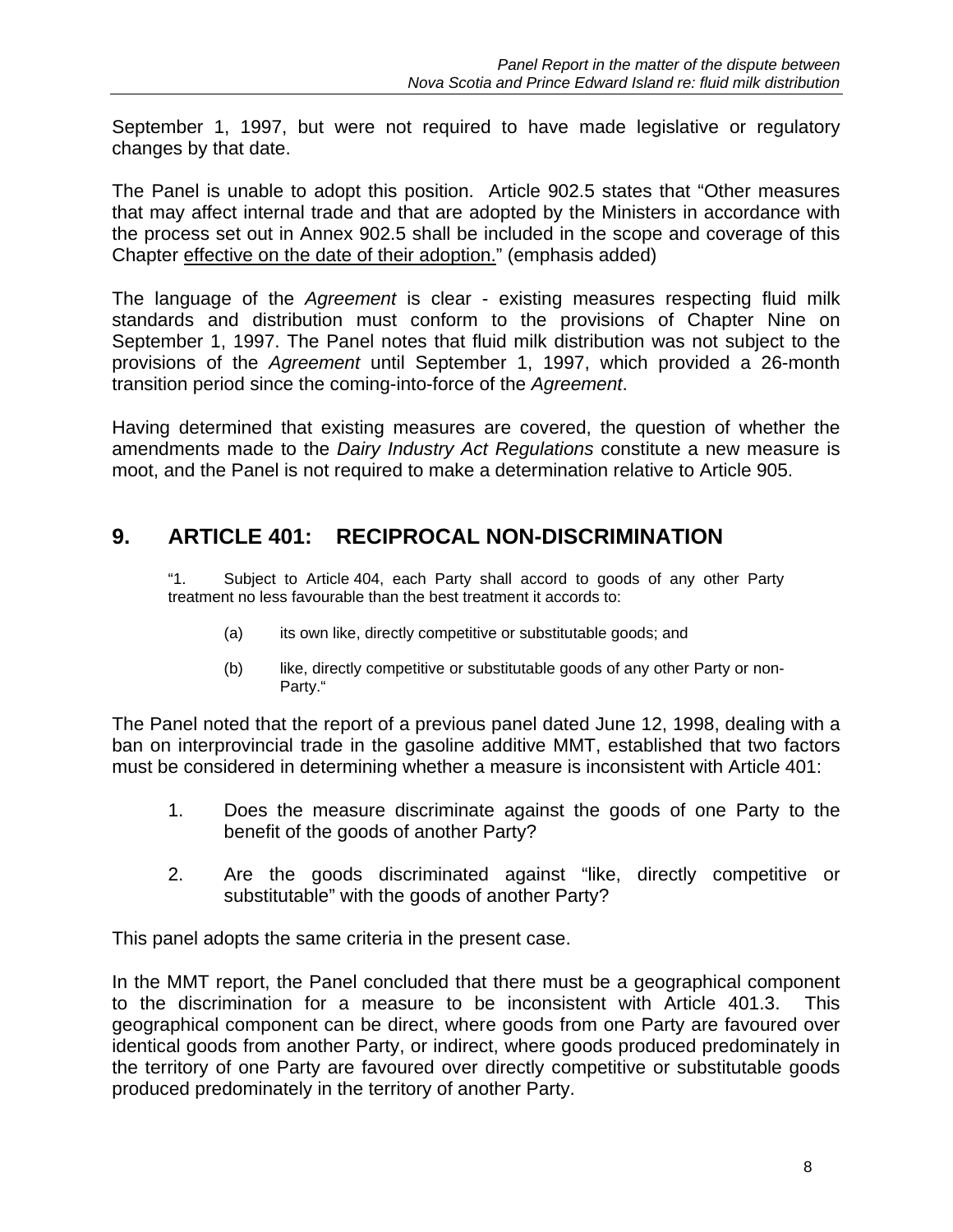In the present case, Respondent admitted that the reason Health was not licensed to import specified fluid milk products from Nova Scotia was based on geography. Indeed, Respondent admitted that geography was the fundamental factor in the withdrawal of the license for certain products. Respondent stated that P.E.I. regulators interpreted the phrase "in the best interest of . . . the dairy products trade" contained in EC665/97 to mean "in the best interest of Prince Edward Island dairy processors". Respondent noted that the only fluid milk imports allowed were products that did not compete with P.E.I.-produced products.

Neither disputant produced any evidence to suggest that fluid milk products from Nova Scotia were not "like, directly competitive or substitutable" with P.E.I. fluid milk products. Respondent did not invoke the Legitimate Objectives test contained in Article 404, and conceded that it did not have any health, safety or consumer concerns about fluid milk products from Farmers.

Having failed both parts of the test outlined above, this Panel concludes that the measure in dispute is inconsistent with Article 401.

# **10. ARTICLE 402: RIGHT OF ENTRY AND EXIT**

#### "**Article 402: Right of Entry and Exit**

 Subject to Article 404, no Party shall adopt or maintain any measure that restricts or prevents the movement of persons, goods, services or investments across provincial boundaries."

Respondent argues that EC665/97 itself is consistent with Article 402, in that it is tradeneutral, and therefore it is not necessary to invoke the Legitimate Objectives test contained in Article 404. Respondent concedes that the long-standing policy of the Government of Prince Edward Island to restrict the importation of fluid milk products that compete with P.E.I. products is a barrier to trade, but argues that this policy is not included in the measure complained of by Complainant.

Complainant did not raise the issue of Article 402. However, Complainant did argue that the measure in dispute includes the policy applying EC665/97, and that since September 1, 1997 any regulation or policy respecting fluid milk distribution must be consistent with the *Agreement*.

The Panel has found that the measure in dispute includes both the policy and the regulation, and has found that measures in force on September 1, 1997 must be consistent with the *Agreement*. The Panel concludes that the long-standing policy of Respondent, which Respondent has admitted, to restrict the importation of fluid milk products that compete with P.E.I. products restricts the movement of goods across a provincial boundary, and therefore EC665/97 is inconsistent with Article 402.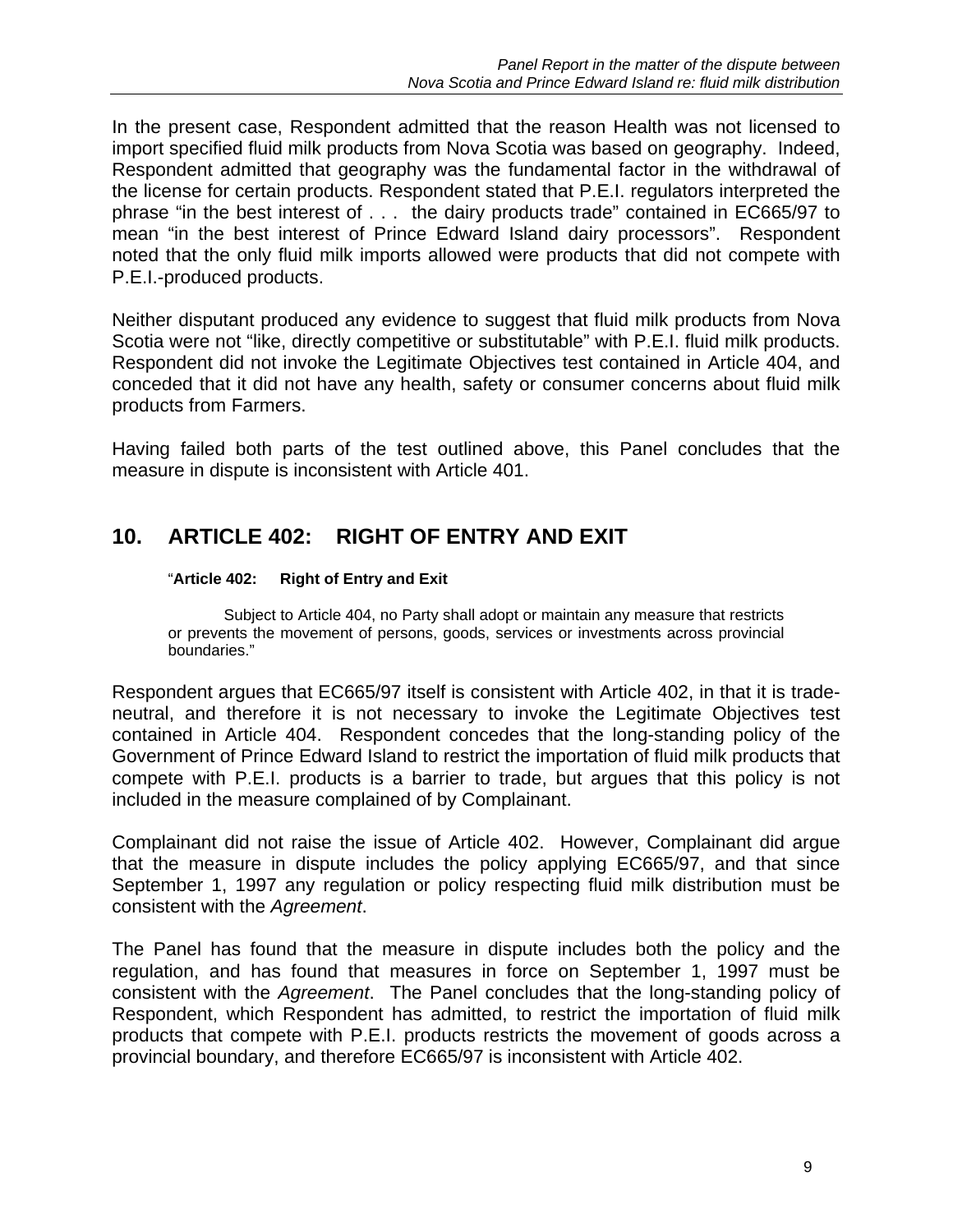# **11. ARTICLE 403 : NO OBSTACLES**

#### "**Article 403 : No Obstacles**

 Subject to Article 404, each Party shall ensure that any measure it adopts or maintains does not operate to create an obstacle to internal trade."

Respondent argues that the measure is consistent with Article 403, in that EC665/97 is trade-neutral, and therefore it is not necessary to invoke the Legitimate Objectives test contained in Article 404. Respondent concedes that the long-standing policy of the Government of Prince Edward Island to restrict the importation of fluid milk products that compete with P.E.I. products is a barrier to trade, but argues that this policy is not included in the measure complained of by Complainant.

Complainant argues that the measure in dispute includes the policy applying the regulation, and that since September 1, 1997 any regulation or policy respecting fluid milk distribution must be consistent with the *Agreement*. It is Complainant's position that, if EC665/97 is a new measure, it violates Article 403's provision against adopting a measure that operates to create an obstacle to internal trade. Alternatively, if the effect of EC665/97 was intended to codify an existing measure, it violates Article 403's provision against maintaining a measure that operates to create an obstacle to internal trade.

Having found that the measure in dispute includes both the policy and the regulation, and having found that measures in force on September 1, 1997 must be consistent with the *Agreement*, the Panel concludes that EC665/97 is not consistent with Article 403.

# **12. DETERMINATION OF INJURY**

While the issue of injury was conceded, the Parties disagreed about the level of injury, and the Panel has insufficient evidence to assess the level of injury.

# **13. OTHER CONSIDERATIONS**

# **A. Regional Harmonization**

Respondent states that, while its policy is a barrier to trade, there are better ways of addressing the issue than through a Chapter 17 dispute. Specifically, Respondent asserts that regional harmonization negotiations could lead to a satisfactory resolution of the issue.

Complainant agrees that regional harmonization talks are a useful exercise, but states that the fact Parties are involved in comprehensive negotiations does not preclude a Party or private person from seeking redress through Chapter 17.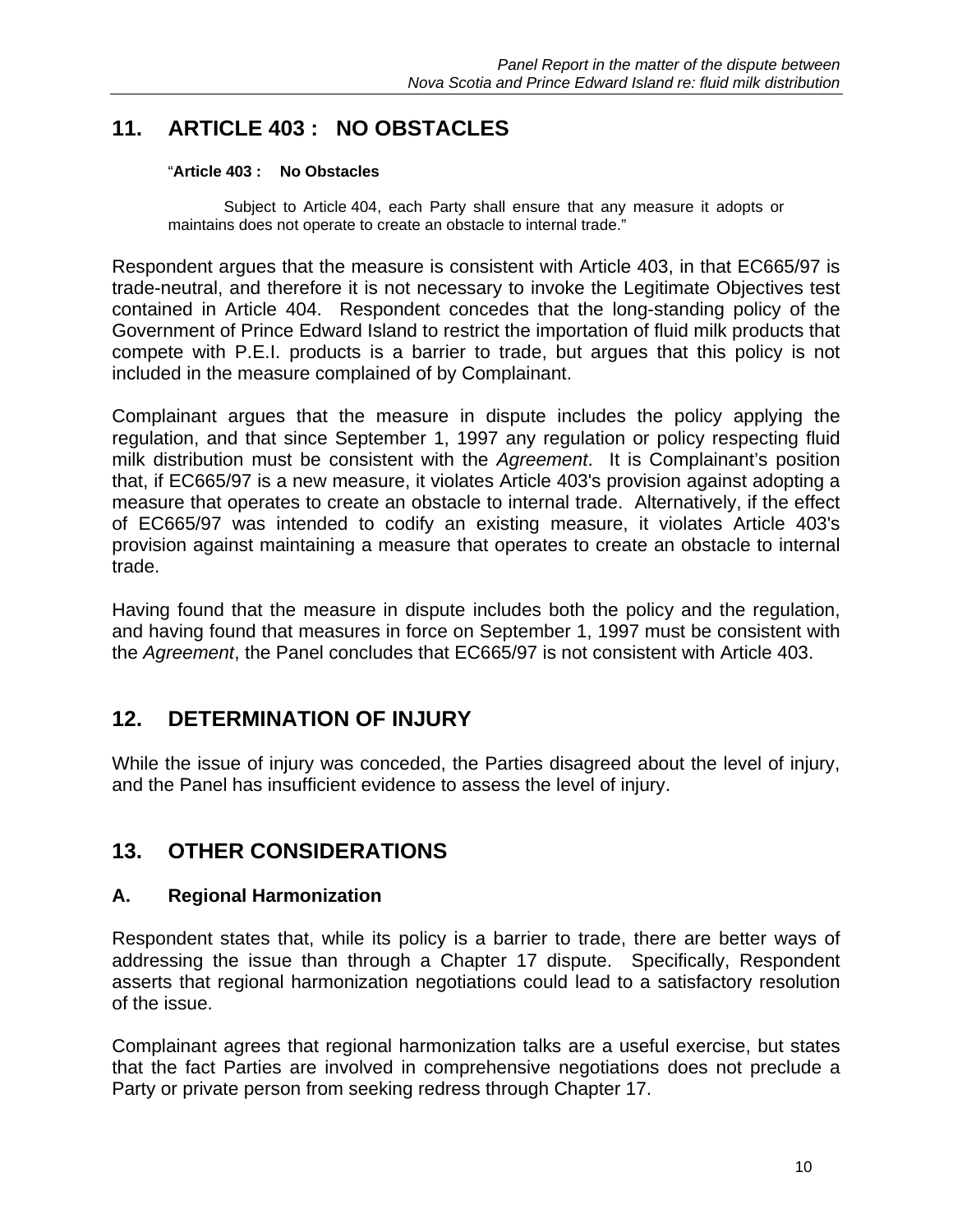The Panel finds that the right of a Party or private person to pursue redress pursuant to Chapter 17 of the *Agreement* is not abridged by the fact multilateral negotiations related to the specific issue are ongoing.

The MMT Panel noted that a panel finding that a measure is inconsistent with the *Agreement* does not preclude further multilateral negotiations to resolve outstanding harmonization issues in conformance with the *Agreement*. This Panel concurs with the MMT Panel's observation.

# **B. National Policy Implications**

The Panel heard arguments that Respondent's policy respecting the importation of fluid milk was not dissimilar from the policies of other governments in the region, or from other governments across Canada. Respondent suggests that it would be unfair to determine that it was in breach of the *Agreement* while ignoring the policies of other governments, including the policies of Complainant. Complainant concedes that its measures regarding fluid milk distribution are not consistent with the *Agreement*.

The mandate of a Chapter 17 panel is to determine "whether the actual . . . measure or other matter at issue is . . . inconsistent with the *Agreement*." A panel does not have the mandate to examine broader issues of harmonization or intergovernmental cooperation, or to ignore provisions of the *Agreement* on the basis that they are widely violated.

 The Panel anticipates that, where there is a determination that there has been a breach of the *Agreement*, other Parties with similar measures would note the Panel findings and act to make such measures consistent with the *Agreement*.

The mandate of this Panel is to determine whether Respondent's fluid milk distribution measures are consistent with the provisions of the *Agreement*.

The Panel is not blind to the fact that fluid milk distribution issues have regional and national implications. The Panel notes that the *Agreement* has been in force for more than four and one-half years. Fluid milk distribution measures have been subject to the *Agreement* for more than two years, yet the Parties to the *Agreement* have failed to negotiate a harmonized solution to the issue. Ministers of Agriculture agreed to complete a review of the scope and coverage of Chapter Nine by September 1, 1997, but issues remain unresolved.

Using the *Agreement's* dispute resolution procedures may result in a solution that is less comprehensive than multilateral negotiations. However, the rights of a Party or private person under the *Agreement* cannot be abridged by ongoing negotiations.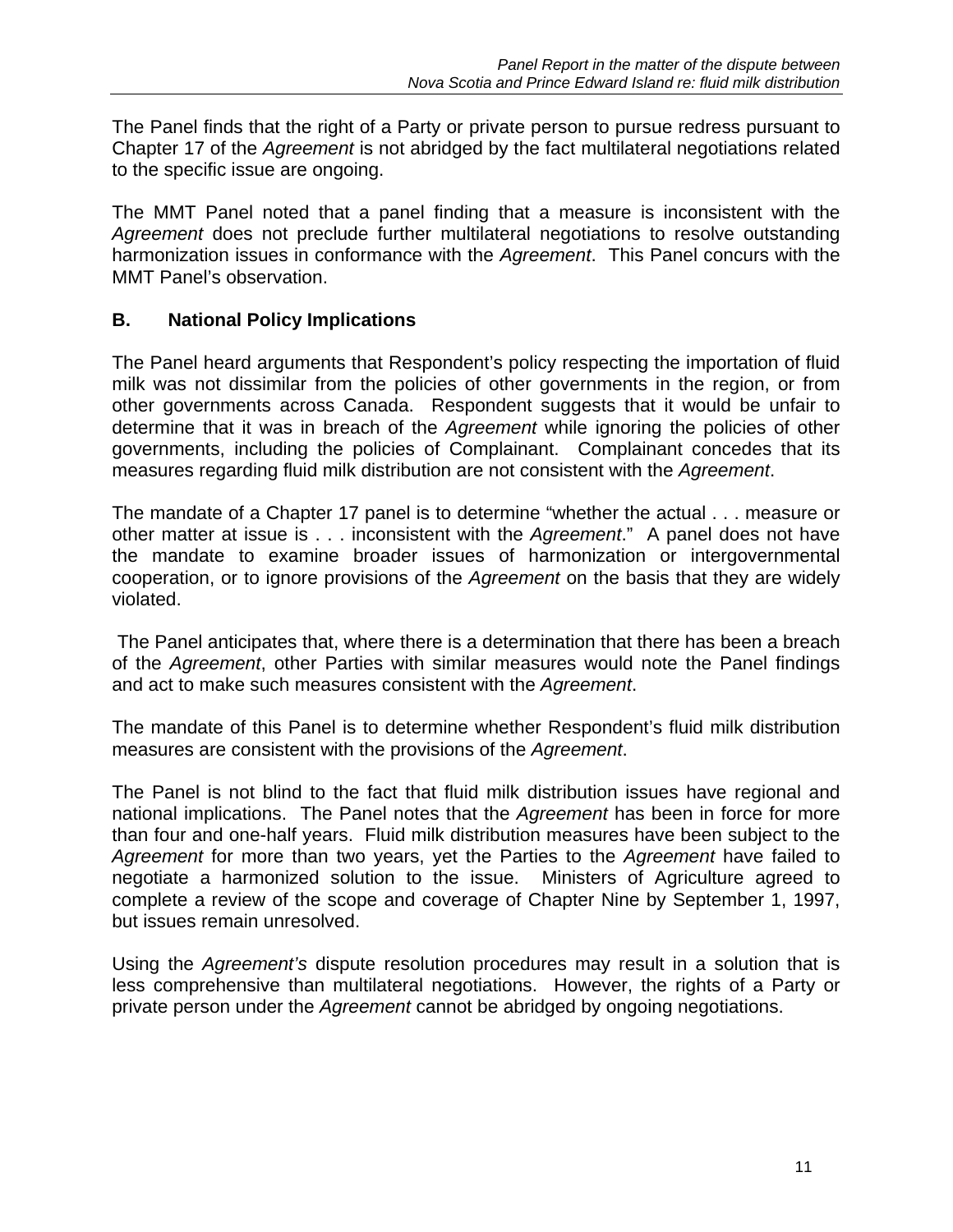# **14. PANEL DETERMINATION**

The Panel finds that Respondent's amendment to the *Dairy Industry Act Regulations* (P.E.I. Regulation EC665/97), as well as the policies, procedures and practices to implement those regulations, are inconsistent with Articles 401, 402 and 403 of the *Agreement*.

The Panel also finds that Respondent's amendment to the *Dairy Industry Act Regulations* (P.E.I. Regulation EC665/97), as well as the policies, procedures and practices to implement those regulations, are inconsistent with Articles 900, 901, and Annex 902.5.

The Panel finds that the transitional provisions of the *Agreement* do not provide a defence for the measure Respondent adopted relative to the distribution of fluid milk products.

The Panel recommends that Respondent take whatever steps are necessary to assure that the application of the *Regulations* respecting fluid milk standards and distribution are consistent with the provisions of the *Agreement*.

Pending such action, the Panel recommends that Respondent remove from all existing licenses conditions relating to the distribution of fluid milk products based on province of origin for goods or on residency for ownership.

Respondent made reference to the need for harmonization with the regulatory regimes of other Parties to the *Agreement*. It is open to Respondent and other Parties to the *Agreement* to seek resolution of the outstanding harmonization and regulatory issues in conformance with the provisions of the *Agreement*. The Federal-Provincial Agricultural Trade Policy Committee can be a useful forum for discussion and resolution of these issues. The Panel would encourage such resolution, although implementation of the Panel recommendations should not be dependent on this resolution.

# **Costs**

Rule 52 of Annex 1706.1 (Panel Rules of Procedure) states that operational costs shall be divided equally between disputants. Accordingly, the Panel assesses the Respondent and Complainant 50% each of the panel operational costs.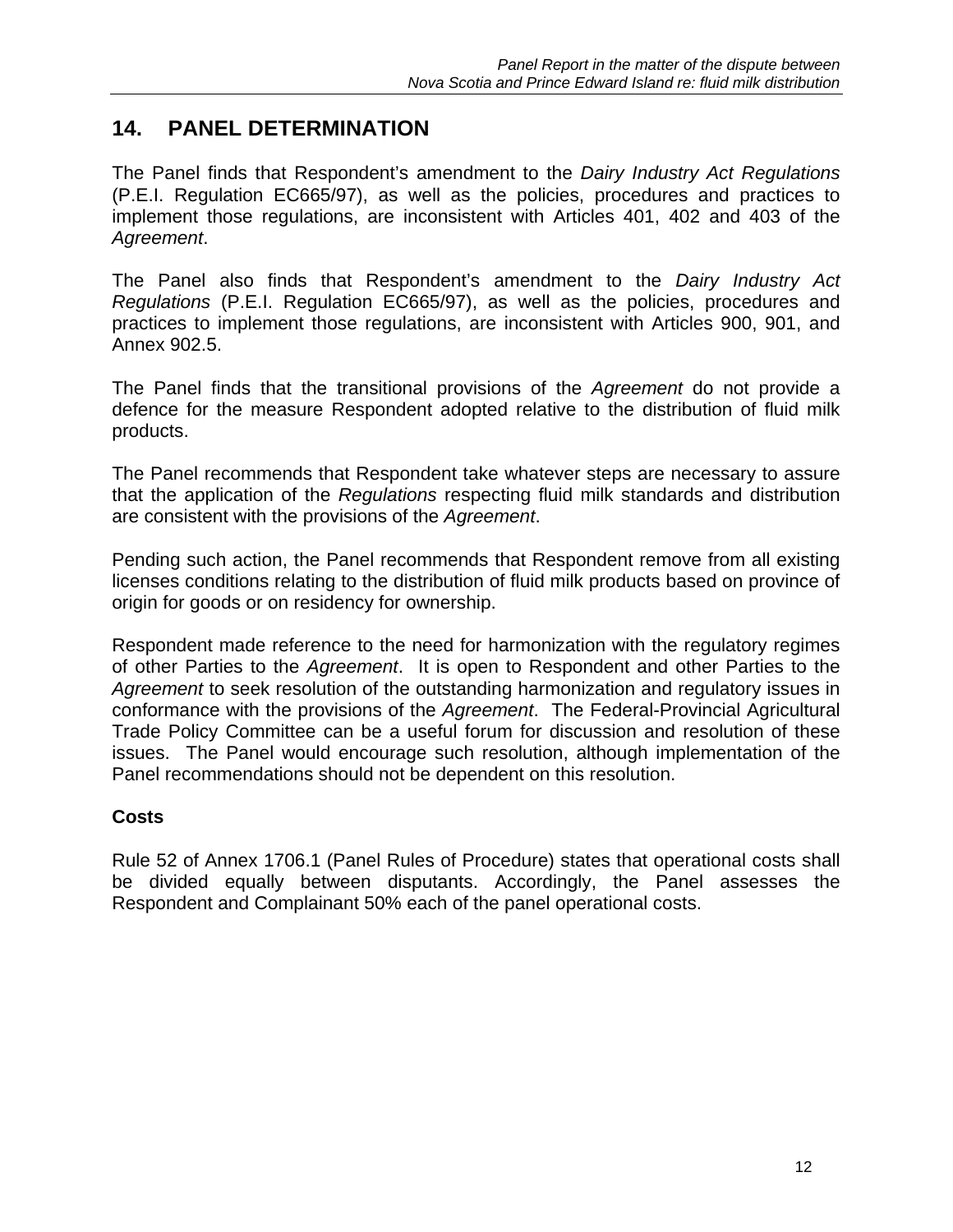# **APPENDIX A**

# **Participants in the Panel Hearings**

# **The Panel**

Clay Gilson, C.M. - chair *Assistant to the Panel* Claude Castonguay, C.C., O.Q. Sand Claude Castonguay, C.C., O.Q. Arthur Mauro, O.C., Q.C. Gordon Ritchie Gilbert Winham

Greg Bent Terry Hopkins

*Counsel Counsel*  Greg Evans - Justice Laura Kell - Justice

*Other Officials Other Officials* David Robinson - Agriculture and Marketing Richard Veinot - Agriculture and Brian Smith - Agriculture and Marketing Forestry Gabriel Comeau - Dairy Commission

*Farmers Cooperative Dairy*  Chris Power Jon Curry Robert Knox (consultant)

# **For Nova Scotia For Prince Edward Island**

*Internal Trade Representative Internal Trade Representative*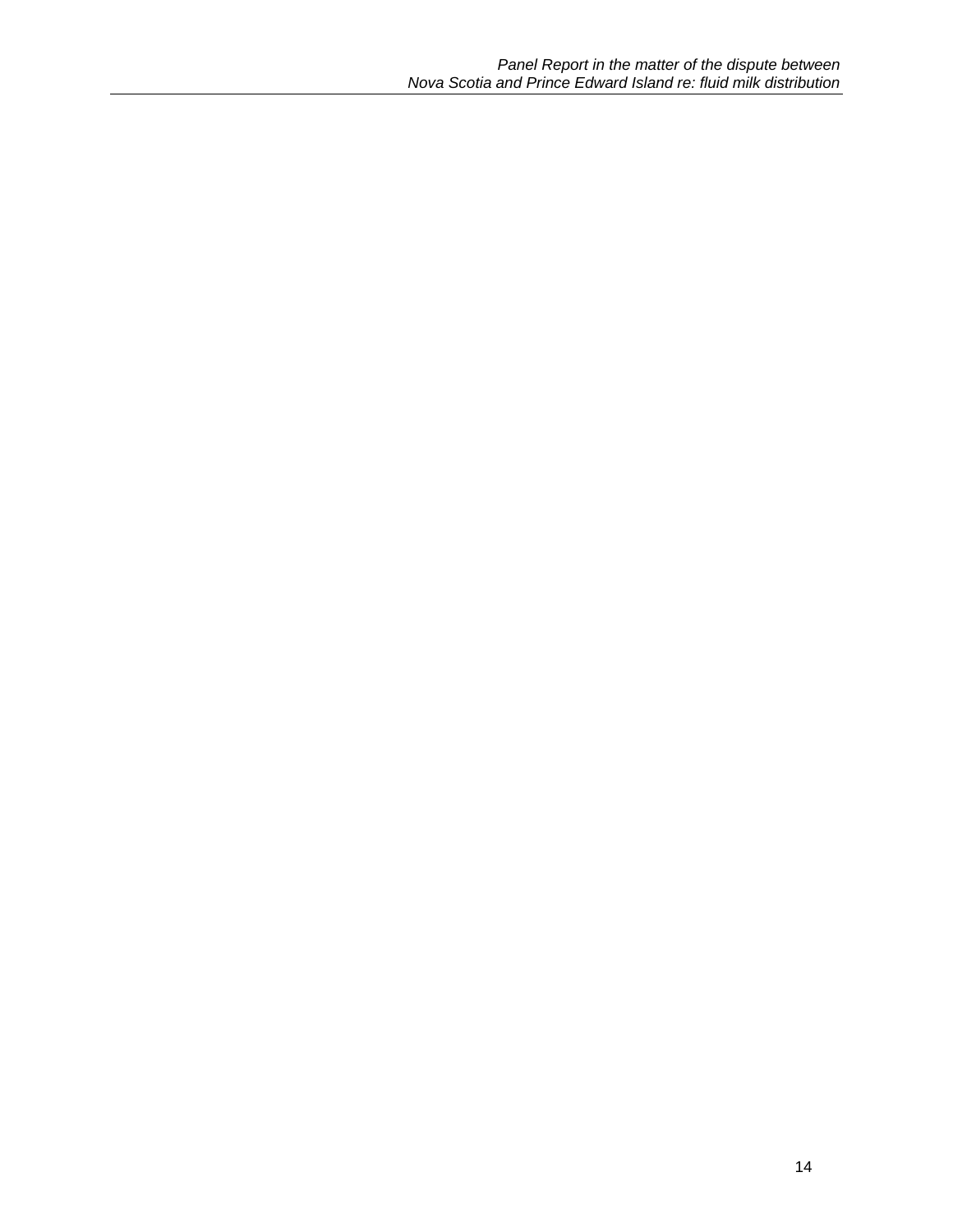# **APPENDIX B**

# **Summary of Submissions**

# **Complainant (Nova Scotia)**

Nova Scotia contends that P.E.I. amended the regulations to its *Dairy Industry Act* and applied these regulations to exclude products from other provinces in a way that is inconsistent with the *Agreement*.

Specifically, Nova Scotia alleges that the inconsistency arises from three new elements introduced by the amendments to the regulations:

- all existing licenses were revoked and a re-licensing process was mandated;
- the Department was allowed to issue licenses with any terms and conditions it deemed appropriate; and
- the Department was enabled to restrict market access on a discretionary and arbitrary basis by withholding licenses deemed not to be in the best interest of the general public or the dairy products trade.

Nova Scotia asserts that, as of September 1, 1997, fluid milk distribution measures were included in the scope and coverage of Chapter Nine (Agriculture and Food Goods) by virtue of Article 902.3, and subject to its provisions and those of Chapter Four (General Rules).

Nova Scotia alleges the following breaches of the *Agreement*:

# New Measure Violates the Article 905 Standstill

It is Nova Scotia's position that the amendments to the P.E.I. *Dairy Industry Act Regulations* (EC665/97) were new measures affecting internal trade and therefore inconsistent with Article 905 (Non-Sanitary and Non-Phytosanitary Measures).

Nova Scotia cited four provisions that it believes were not in the *Dairy Industry Act Regulations* before EC665/97 was introduced:

- the discretionary authority to include any terms and conditions in a license that the licensing authority considered appropriate;
- the discretionary authority not to issue a license or apply a term and condition that is in the "best interest of the public or the dairy products trade", when "interest" is not defined;
- a specific provision that a holder of a manufacturers and processors license had to be specifically licensed to distribute fluid milk; and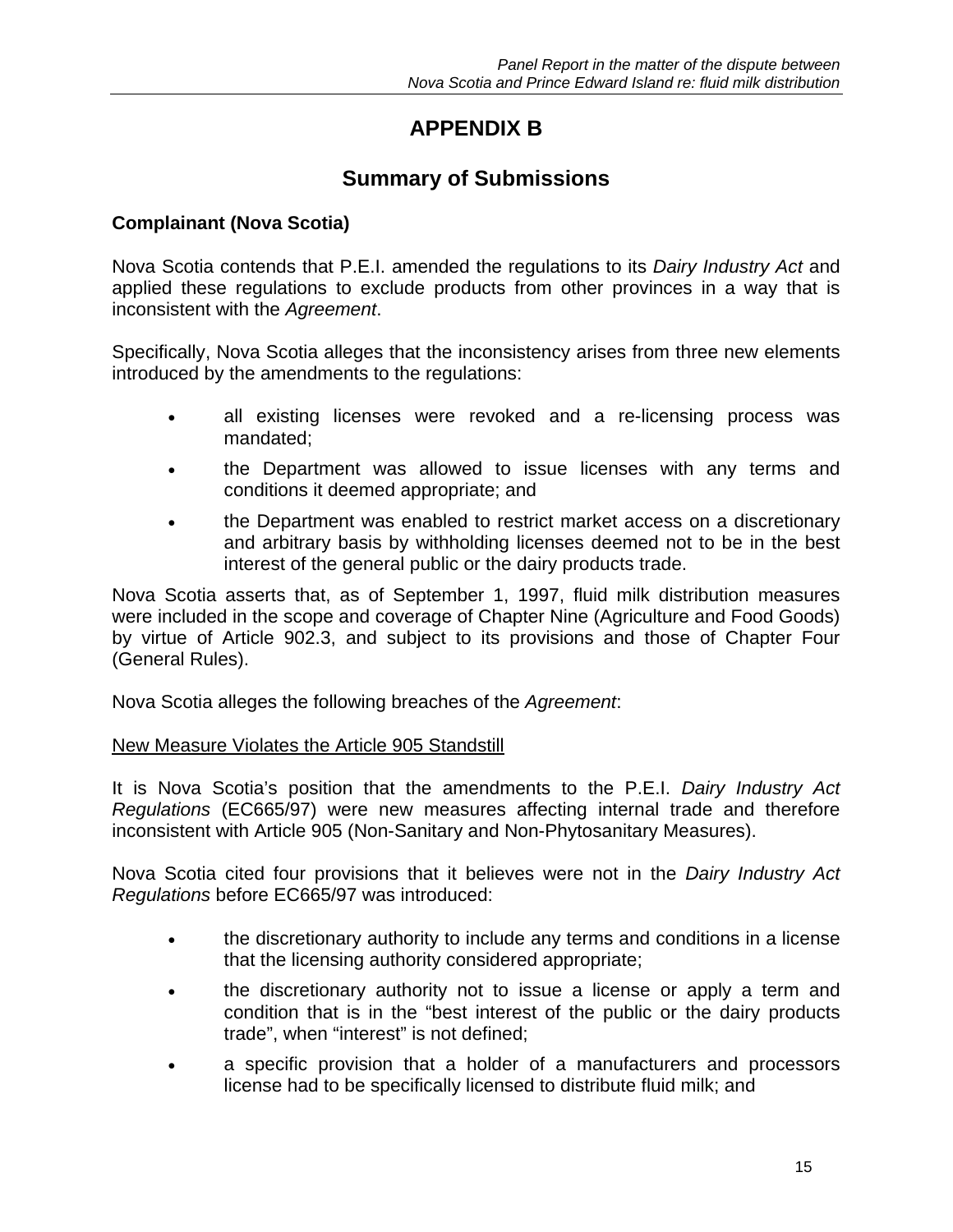• cancellation of existing licenses effective December 31, 1997, requiring all those wishing to be licensed to produce, process or distribute fluid milk to apply under the new rules.

Nova Scotia rejects P.E.I.'s argument that these amendments were not new but confirmed existing administrative practice. According to Canadian practice, legal authority is established through legislation and regulations and attendant policy documents. The authority to apply terms and conditions or to issue licenses that were only in the public or dairy industry interest did not exist in any documentation, regulations or legislation before November 1997. Nova Scotia notes that, following the regulatory amendments, P.E.I. also produced a paper, "Policy and Procedures to be Applied in the Issuance of Conditions for Distributors Licenses". This paper introduced a requirement to apply for licenses for individual products and submit each container for approval in advance. These were new requirements - the measures that P.E.I. used to exclude products from outside P.E.I. from its market were unwritten, informal and not properly authorized before they were introduced by the regulatory amendment in November 1997.

Nova Scotia also rejects P.E.I.'s argument that the amendments were necessary to enforce existing law. Nova Scotia maintains that if the law was already in place, amendments should not have been necessary to enforce it, particularly since the amendments to the regulations apparently introduced new authorities.

### Measure Violates Article 401: Reciprocal Non-Discrimination

Nova Scotia argues that, even if EC665/97 could not be construed to be a new measure, existing measures respecting trade in fluid milk products became subject to the *Agreement* on September 1, 1997, and that EC665/97 must therefore be consistent with both Chapter Four and Chapter Nine.

Nova Scotia alleges that EC665/97 violates Article 401 by extending better treatment to P.E.I. products than like, directly substitutable or competitive products from Nova Scotia.

Nova Scotia maintains that, through its application, EC665/97 restricts internal trade, particularly through the discretionary authority to apply any terms and conditions that the licensing authority considers appropriate and to issue licenses only if the licensing authority considers it to be in the best interest of the public or the dairy trade. This authority was used to exclude products from outside the province from the P.E.I. market.

For example, some Farmers products are not licensed that are in every respect the same (that is, they are competitive or substitutable) as products distributed by local dairies in P.E.I. The distinguishing feature of these unlicensed products is that they are processed and packaged outside P.E.I. and compete with products already provided by local dairies.

Nova Scotia notes that Health is allowed to acquire and distribute 2 litre cartons when they are processed and packaged by a P.E.I. dairy (referred to as a co-packing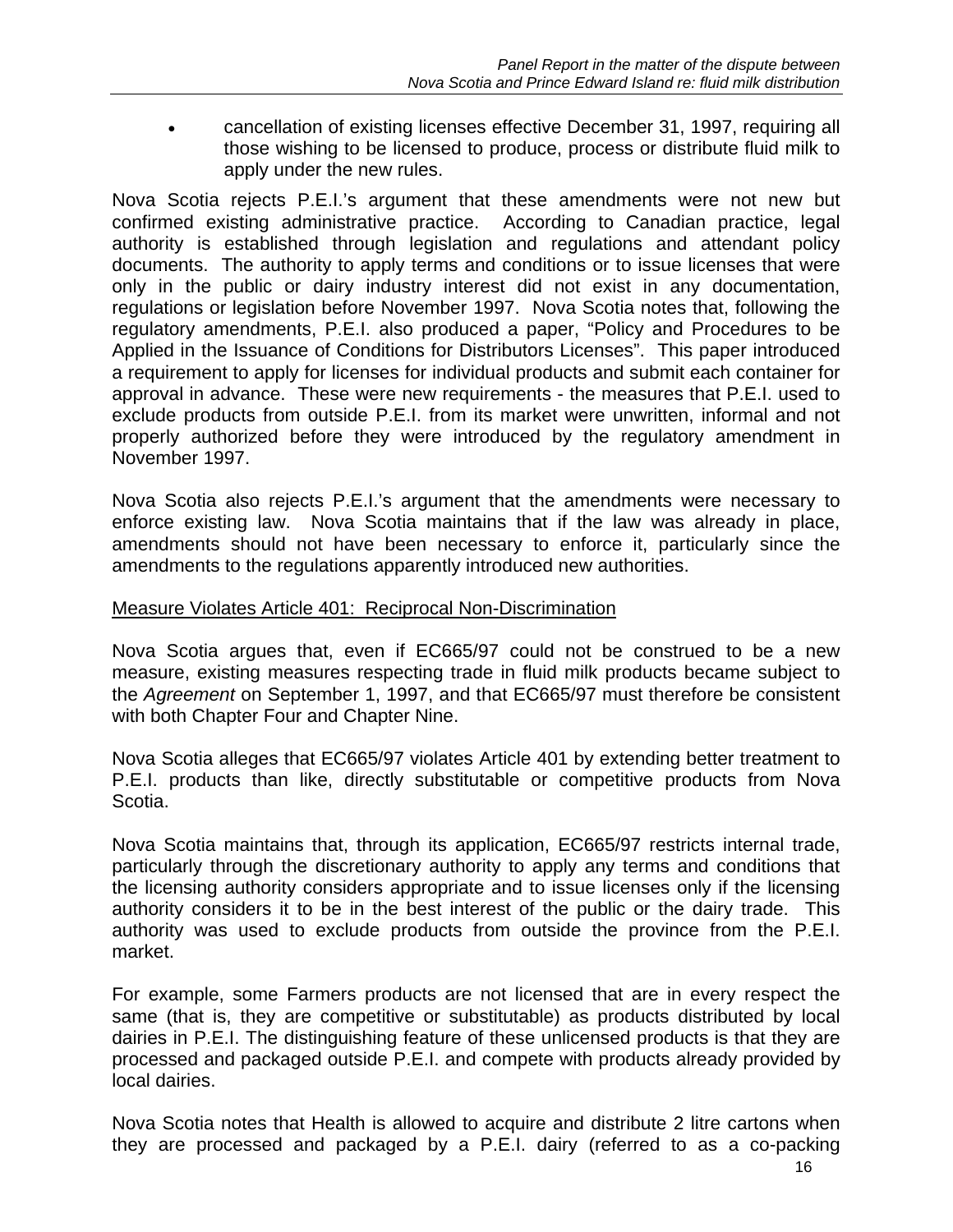arrangement), but it is not permitted to acquire the same product when it is processed and packaged by Farmers outside of P.E.I..

Nova Scotia points out that, in the licenses issued to Health and Farmers, mostly high volume products processed and packaged by Farmers outside of P.E.I. were excluded. The only reason provided by P.E.I. was that it was not in the interests of P.E.I. consumers or the P.E.I. dairy industry for these products to be licensed.

Nova Scotia notes that there are no specific criteria to determine what products would meet the consumer or the dairy industry interest test, but judging from comments made by P.E.I. officials it appears that this latitude allows the licensing authority to discriminate in favour of the local industry.

Nova Scotia notes that P.E.I. officials have stated in official correspondence that, in the general administration of the *Dairy Industry Act* and regulations, it has been the longstanding policy of P.E.I. that Class I products distributed in P.E.I. be sourced in P.E.I. when such products are available from local dairy plants.

Nova Scotia introduced evidence to show that, in one case, a distributors license was not granted to an applicant because the product was available from local dairies, while in another case, a license was issued to an applicant on condition that it source the products it distributed from local dairies.

Nova Scotia noted that, if a dairy from outside Nova Scotia purchased a licensed distributor in Nova Scotia, that purchaser would be allowed to move fluid milk back and forth across the Nova Scotia border.

Nova Scotia contends that Article 401 requires that P.E.I. accord the goods of any other Party, including Nova Scotia, treatment no less favourable than the best treatment it accords to its own like, directly competitive or substitutable goods. Nova Scotia argues that P.E.I.'s policy of favouring fluid milk products produced in P.E.I., which P.E.I. has acknowledged exists, is inconsistent with Article 401.

#### Measure Violates Article 403: No Obstacles

Nova Scotia alleges that EC665/97 provided the P.E.I. fluid milk licensing authority with new discretionary authority to apply terms and conditions to licenses and to license only products that were judged to be in the best interest of the general public or the dairy products trade. This authority was applied in a way that created obstacles to trade that are inconsistent with Article 403 (No Obstacles).

Article 403 requires that P.E.I. ensure that any measure it adopts or maintains does not operate to create an obstacle to internal trade.

Nova Scotia, citing the same examples as those used in its Article 401 argument, believes that P.E.I. applies its new regulations so as to restrict internal trade in a way that is inconsistent with the Article 403.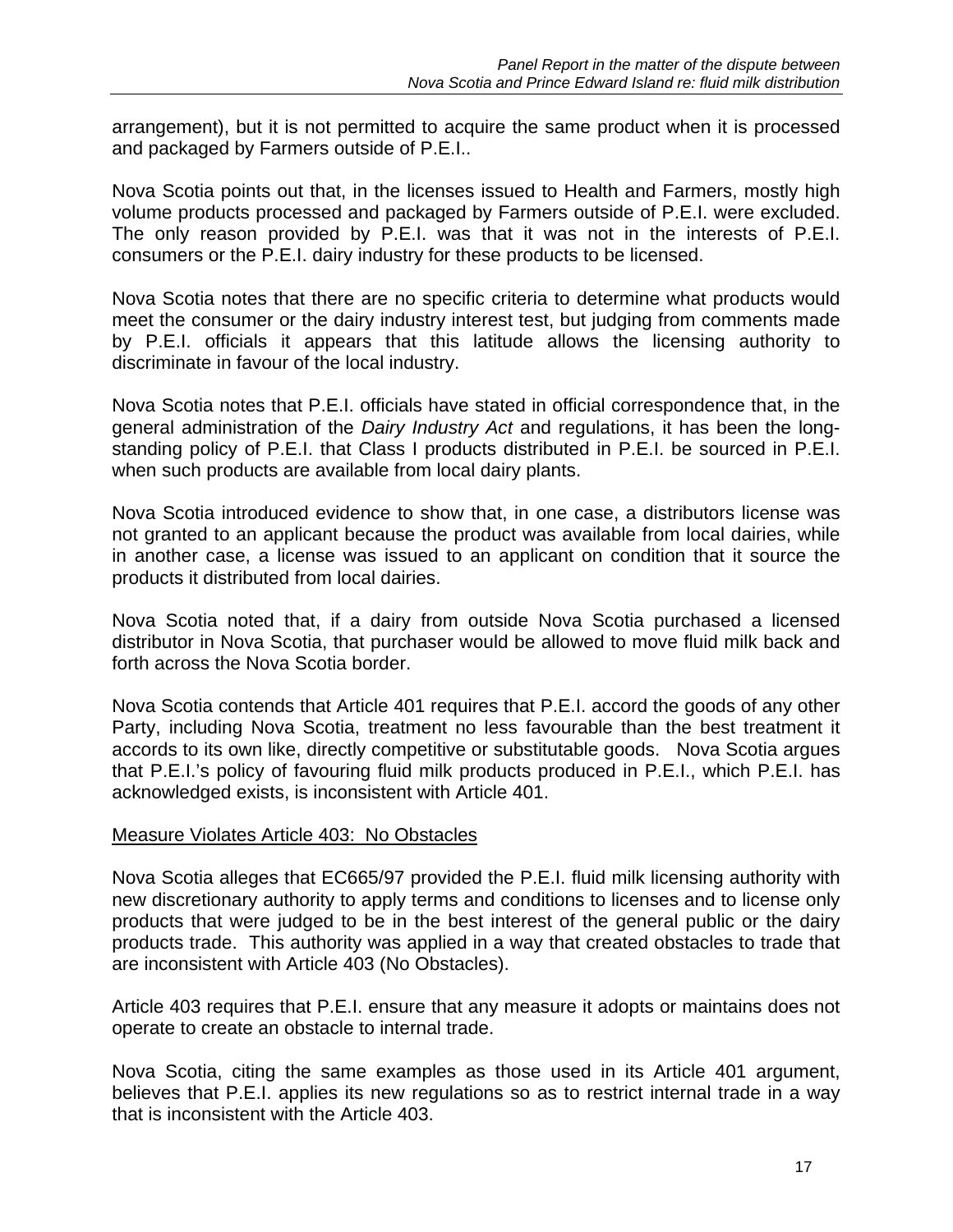# Measure Not Justified by Article 404: Legitimate Objectives

Nova Scotia notes that P.E.I.'s fluid milk licensing measures could be permissible under the *Agreement* if their purpose is to meet a legitimate objective. However, protecting the production of an industry does not qualify as a legitimate objective according to the definition of "legitimate objective" in Article 200. In Nova Scotia's view, the measures are not intended to accomplish any acceptable legitimate objective including consumer protection or the protection of the health and safety of workers and therefore are not permissible to the extent that they are inconsistent with the *Agreement*.

#### Transparency Provisions of the Agreement Not Met

Nova Scotia points out that Article 907(1) (Transparency) requires a Party amending or adopting a measure that may affect trade, to give notice of the change and provide the Federal-Provincial Trade Policy Committee with a description of the measure, the objective and the reasons for its introduction, and provide a copy of the measure to interested parties (namely the government of Nova Scotia and Farmers), and subsequently to allow time for discussion.

Nova Scotia alleges that P.E.I. did not comply with any of these provisions. Nova Scotia maintains that P.E.I. was not relieved of its responsibility to give notice of change as provided in Article 907(2) since EC665/97 did not involve sanitary or phytosanitary protection.

Nova Scotia rejects P.E.I.'s contention that notice was not required because EC665/97 was the result of a routine review of the *Dairy Industry Act* and its regulations. Nova Scotia argues that this cannot justify forgoing the notice and consultations required under Article 907(1), particularly since P.E.I. was conducting a review of its dairy industry measures for trade related reasons, and the review process began five months before the amendments were introduced.

It is the position of Nova Scotia that had P.E.I. initiated discussions with Nova Scotia and Farmers before making its amendments, the issues now being considered might have been avoided.

#### Measure Violates the Overall Objectives of the Agreement

Nova Scotia maintains that P.E.I. is obligated by Article 100 (Objective) to reduce and eliminate barriers to trade and to establish a more open, efficient and stable domestic market. Article 101 (Mutually Agreed Principles) establishes rights and obligations accepted by the Parties, including P.E.I., when they entered into the *Agreement*. Among these obligations are:

- an undertaking not to introduce new barriers and to facilitate cross boundary trade;
- a commitment to treat people, goods, services, and investment equally regardless of where they originate in Canada;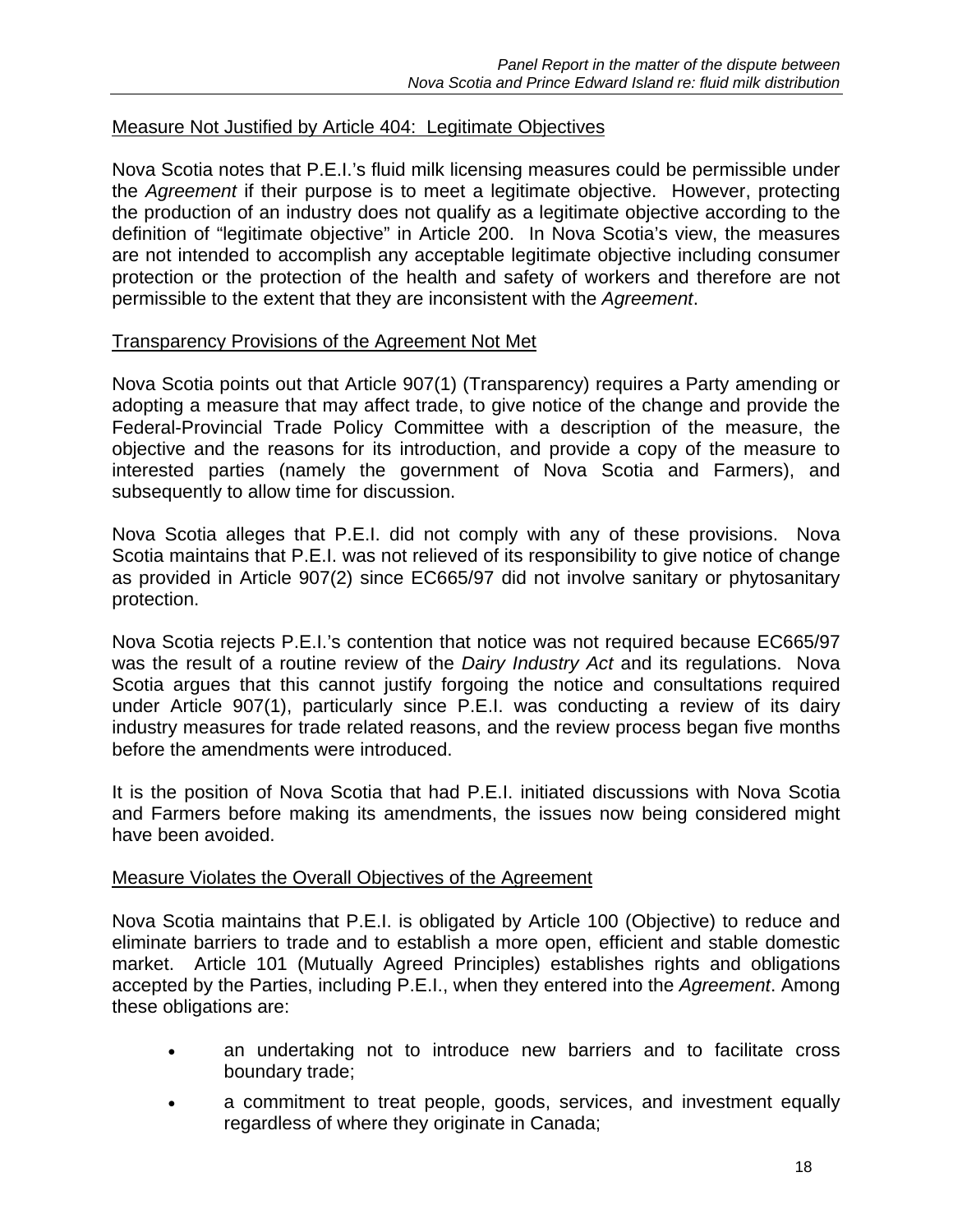• a responsibility to ensure that administrative policies and practices operate to support an open domestic market.

To support the application of these principles, in Article 101(4) P.E.I. accepted the need for full disclosure of information, legislation and regulations, policies and practices that have the potential to impede an open efficient and stable domestic market.

Nova Scotia believes that P.E.I. has ignored its commitments in Article 100 and 101. Specifically it has introduced new measures that were used to restrict internal trade, inhibit cross-boundary trade in fluid milk, and permitted the licensing authority to work under the cloak of administrative policies and practices to discriminate against out-ofprovince products and to exclude fluid milk products from outside P.E.I. from its markets.

Furthermore Nova Scotia believes that P.E.I. has introduced discretionary measures into its fluid milk distribution licensing procedures that are intended to obscure the basis for their application (specifically Section 2(3) and 2(3.1) of P.E.I.'s *Dairy Industry Act Regulations*). There are no criteria or standards attached to these authorities that would limit their arbitrary application. This is inconsistent with the spirit and intent of Article 101(4)(a).

### Administrative Arguments Not Supported

Nova Scotia notes that, in its submission, P.E.I. characterizes the dispute as one of regulatory compliance, rather than trade policy. Nova Scotia rejects P.E.I.'s position that Farmers was an unlicensed distributor of unlicensed products. Specifically, Nova Scotia:

- does not agree that Health's license was transferred to Farmers as a result of its share purchase;
- does not accept that Farmers required a distributors license when its products were acquired and distributed by Health;
- does not believe there was anything in the *Act* and the regulations that prevented Health from distributing Farmers products and that, according to the *Act* and regulations prior to EC665/97, Health was entitled to such a license if the products, in other ways, respected the *Dairy Industry Act* and its regulations; and
- does not agree that Health's manufacturers and processors license prevented them from distributing Farmers' products since these licenses were accepted by the P.E.I. regulator as a distribution license for some years.

While P.E.I. maintains that the dispute with Farmers highlighted the need for clarified regulations, Nova Scotia points out that the initial letter from P.E.I. to Farmers was sent the same day EC665/97 came into force. Therefore, Nova Scotia concludes that the regulatory change preceded the dispute, and the dispute could not have been the basis for regulatory action.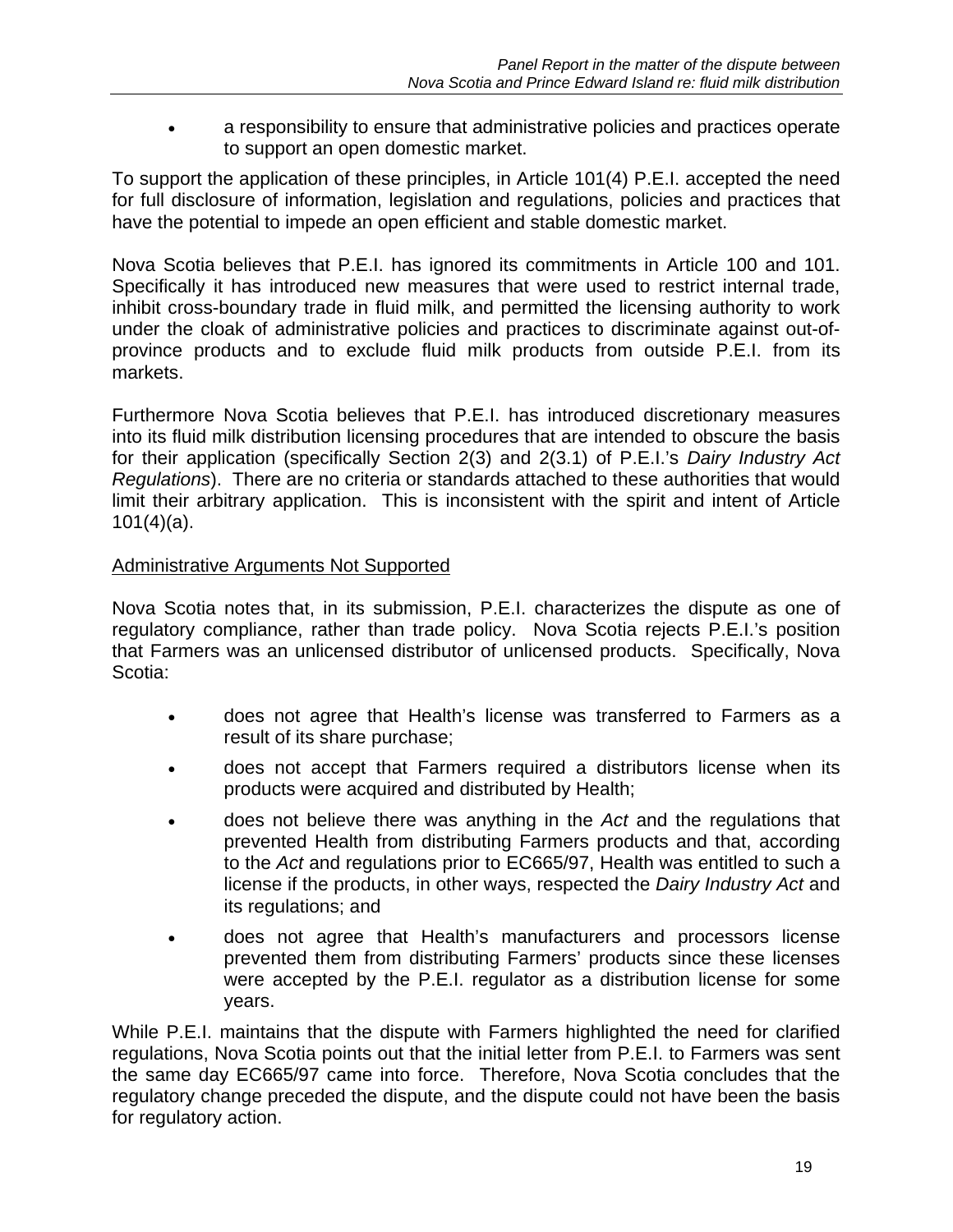### Ongoing Negotiations Not Relevant to These Proceedings

Nova Scotia rejects P.E.I.'s suggestion that, even if the measure is inconsistent with the *Agreement*, ongoing negotiations between Maritime dairy regulatory agencies are a more appropriate forum for resolving the dispute than a panel hearing.

Nova Scotia contends that the mandate of the Panel is to decide on the matter at hand, which is the question of whether or not EC665/97 is inconsistent with the *Agreement*. Nova Scotia argues that the existence of ongoing negotiations is irrelevant to the Panel proceedings.

Furthermore, Nova Scotia argues that the regional negotiations have been taking place for a considerable period of time without any progress being made. Nova Scotia contends that the regional negotiations are unlikely to resolve this dispute.

#### Injury Sustained

Nova Scotia alleges that, as a result of P.E.I.'s actions, Farmers has sustained the following injury:

- both Health's and Farmers' reputations among consumers and retailers have been damaged. Their products have been, implicitly, identified as unsatisfactory and foreign and their reputation as a secure and trustworthy supplier of a full range of dairy products has been undermined;
- Farmers has suffered substantial financial injury as a result of EC665/97 and the way it has been applied to arbitrarily exclude Farmers products from outside P.E.I.; and
- Farmers has been unable to implement its strategy to participate fully in the P.E.I. market as a regional dairy, and to develop a viable and productive dairy operation in P.E.I. supported by P.E.I. producer shareholders.

As remedy, Nova Scotia requests that the Panel recommend that P.E.I. remove the amendments to the *Dairy Industry Act Regulations* passed in November 1997 (EC665/97) and ensure its *Dairy Industry Act* and regulations are applied in a way that is consistent with the Agreement on Internal Trade, particularly Article 401 (Reciprocal Non-discrimination) and Article 403 (No Obstacles).

#### **Respondent (Prince Edward Island)**

Prince Edward Island submits that the issue before the Panel is to determine whether EC665/97 is inconsistent with Article 905 of Chapter Nine of the *Agreement*, or has been applied in a manner which is inconsistent with Article 905 of the *Agreement*, on the basis that it introduced a new measure or measures which restricted internal trade in dairy products.

By way of background, P.E.I. relates that the Department undertook a review of its *Dairy Industry Act* in July 1997, and determined that some aspects of its *Dairy Industry Act*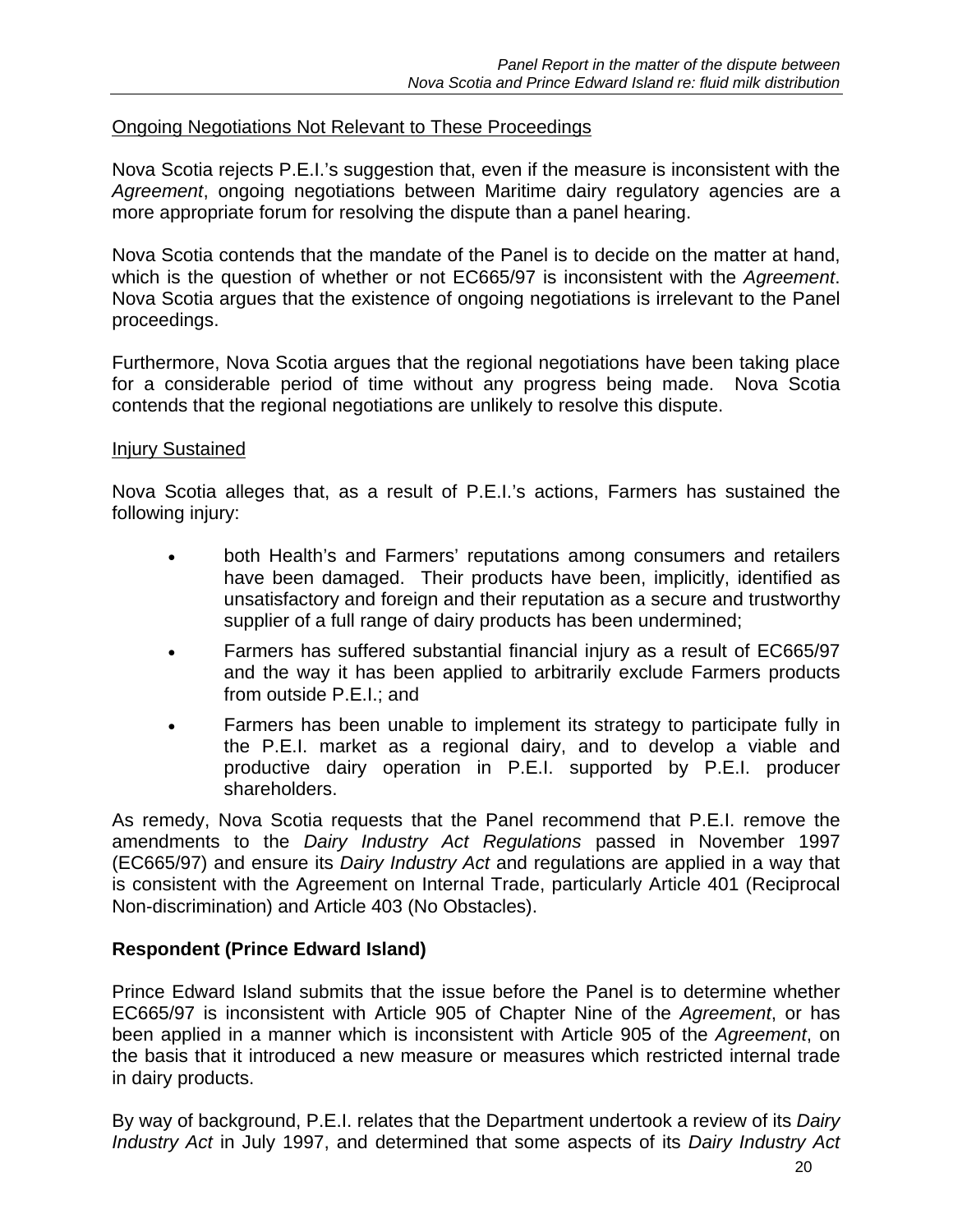and regulations were outdated. The Department determined that the regulations should be clarified so that interested persons were better informed of the basis and manner in which Department was exercising its jurisdiction to licence persons in the dairy industry.

P.E.I. maintains that, several months after the Department commenced its review of the industry legislation, it came to the Department's attention that Farmers had been distributing product for sale to the public in P.E.I. without having been duly licensed to do so. The Department advised Farmers that the distribution of the product was in violation of several sections of the *Dairy Industry Act* and regulations.

In the midst of the conflict between P.E.I. and Farmers, the Department introduced amendments to its *Dairy Industry Act Regulations* by way of EC665/97. The regulations specified that the Department would be requiring licensees to re-apply thereby supporting documentation. The Department was of the opinion that it was necessary to do this in order to obtain the information necessary to properly administer and enforce the laws and to confirm industry compliance without singling out specific processors or manufacturers.

P.E.I. notes that the P.E.I. Supreme Court confirmed the P.E.I. Government's right to enforce the *Dairy Industry Act* provisions requiring licensing of distributors.

### Issue is Whether the Measure is a New Measure under Chapter 9

P.E.I. states that the issue is whether EC665/97 introduced any new measures that restricted trade. P.E.I. submits that EC665/97 introduced no changes in the substantive law or policy respecting licensing within the dairy industry. The amended regulations contain no provisions which limit or restrict interprovincial trade. P.E.I. submits that there is no authority or provision in the *Dairy Industry Act* and its regulations that restricts interprovincial trade.

P.E.I. points to the fact that the majority of provisions respecting licensing, container labelling and other matters relevant to dairy processors and distributors under the *Dairy Industry Act* and its regulations are not confined to section 2(3) of the *Dairy Industry Act Regulations*, which was the only section of the regulations amended by EC665/97.

Furthermore, the majority of the P.E.I. *Dairy Industry Act* provisions which were applicable to Farmers Dairy as a prospective distributor of Class I products in P.E.I. were unchanged by EC665/97. These provisions include:

- (1) Subsection 4(1) of the *Dairy Industry Act* which requires that every distributor of Class I milk must obtain a licence from the Department in order to legally distribute Class I milk within the province;
- (2) (Subsection 2(4) of the *Regulations* which specified that an application for licensing of a new dairy manufacturing plant required specific information including a description of the location and nature of the plant site, the source of the raw milk to be processed or manufactured at the plant;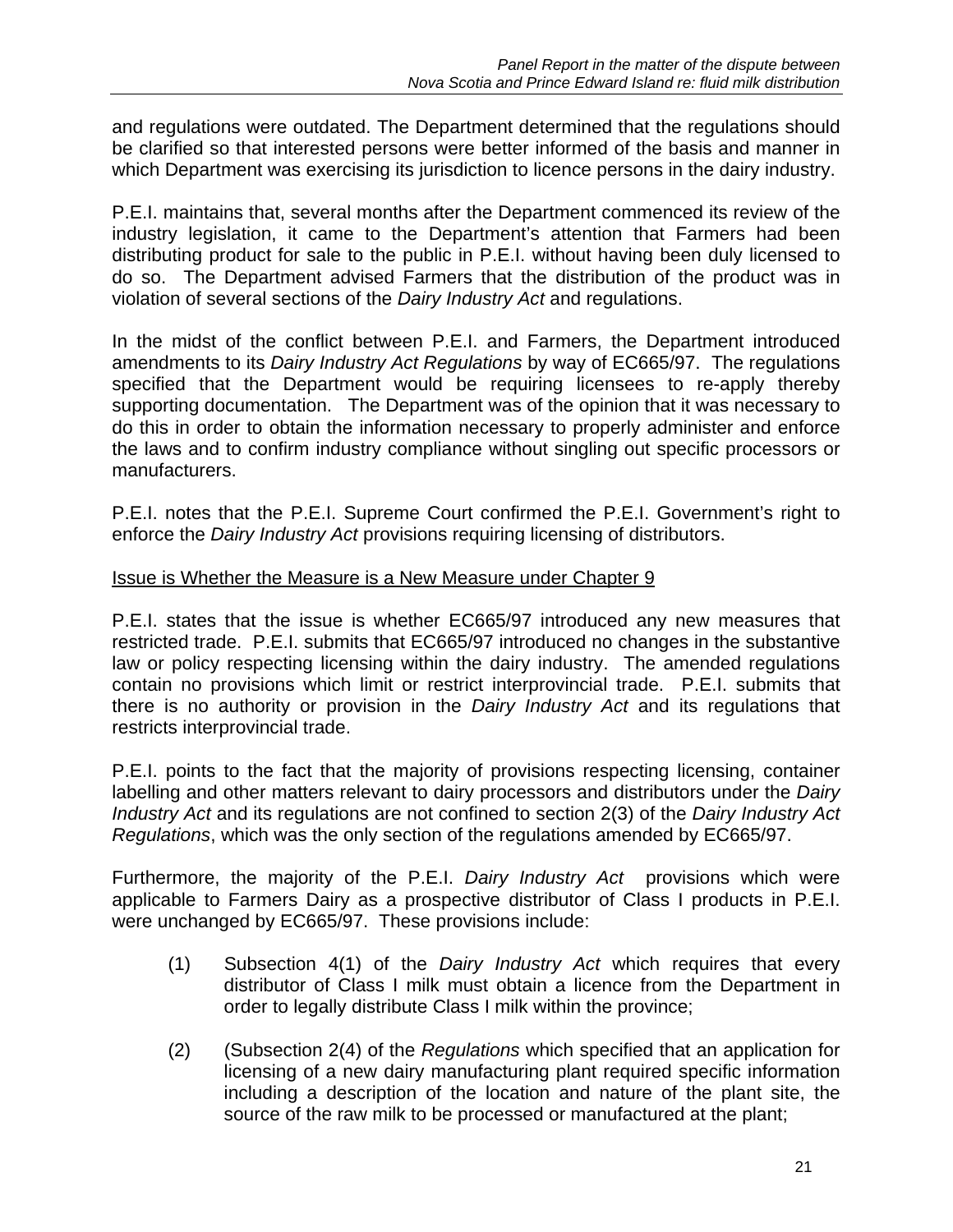- (3) Subsection 2(5) of the *Regulations* which stated that "licenses are not transferable";
- (4) Subsection 2(7) which provided for licence revocation;
- (5) Section 18(1)(a) of the *Regulations* which requires that any container used for sale or distribution of Class I milk or dairy product, indicate the name and address of the processing plant at which the product was processed on the container;
- (6) Sections 18(2) (4) which make it an offence to mislabel a container, misrepresent a product, or to use a container which has not been approved by the Department; and
- (7) Standards and conditions in section 22 of the *Regulations* which if breached could result in licence revocation.

In summary, P.E.I. argues that, since EC665/97 does not constitute a new measure, it does not automatically violate the *Agreement*. P.E.I. contends that the *Agreement* provides transition periods for bringing existing measures into conformity with the provisions of the *Agreement*.

#### The Effect of Regulation EC665/97 on Dairy Licensing in P.E.I.

 P.E.I. notes that, prior to EC665/97, the regulations under the P.E.I. *Dairy Industry Act* relating to "Licenses" did not explicitly reference the discretionary considerations which were taken into account by the Department in making its decisions nor were details as to the specific manner in which the Department would potentially exercise it jurisdiction provided.

P.E.I. maintains that none of the seven subsections which were added to the *Dairy Industry Act Regulations* by EC665/97 contained any measures to expand upon the Department's powers with respect to licensing. The seven subsections did introduce a more explicit statement of the basis upon which the Department had exercised its discretionary powers under its jurisdiction as provided in the *Dairy Industry Act*. However, this is distinct from actually changing the law.

P.E.I. contends that the statement contained in subsection (3.1) that the Department would take the best interests of the general public or the dairy products trade into account in issuing a licence or approving a term or condition of a licence does not introduce any additional discretionary power into the Regulations.

It is P.E.I.'s position that Subsection (3.1) represents an explicit statement of the discretionary basis upon which the Department has historically exercised its discretion. That a government body or regulatory authority would exercise its discretion in the public interest or in the general interest of the industry it regulates is almost akin to a presumption. Such a discretionary power would be implied even where the legislation does not explicitly refer to "public interest". Hence, the introduction of this provision,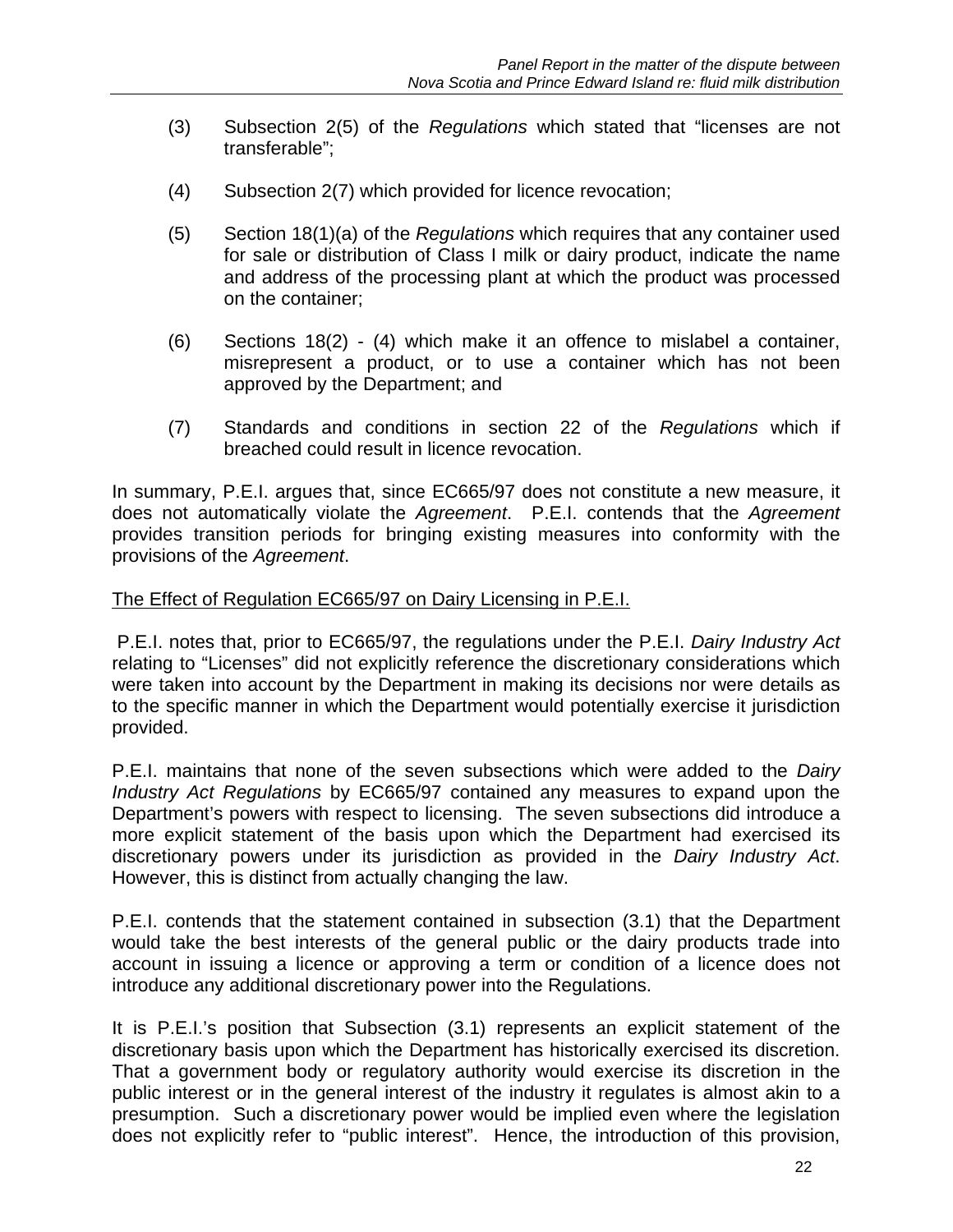which explicitly references public and industry interest as a discretionary consideration in decisions made under the *Dairy Industry Act,* does not change the fact that this would be implied in any event and was in fact the basis upon which Departmental discretion was exercised.

P.E.I. maintains that the new provision in Subsection (3.2) stating that "a licence to engage in any of the categories of work in the dairy industry listed in subsection (1) does not authorize the holder of the license to engage in any other category of work in the dairy industry listed in subsection (1)", is simply a restatement of the requirements already contained in subsection 4(1) of the *Dairy Industry Act* and subsection 2(1) of the *Regulations*, both of which stated that persons engaged in providing certain services or functions within the P.E.I. dairy industry must hold a licence appropriate to that function.

Section (3.3) states that the Department may issue a licence for more than one category of work in the dairy industry to any licence holder. It is P.E.I.'s position that this provision confirmed that the Departmental practice of issuing multiple licences authorizing a specific licence holder to carry on work in several different categories would continue.

P.E.I. maintains that Subsections (3.4) - (3.6) authorizing licence revocation and reissuance for the 1997-98 dairy year confirmed the Department's existing power under the *Dairy Industry Act*. The actual power to revoke licences is not derived from regulation, but from the *Dairy Industry Act* which provides at clause 9(c) for the power to make regulations providing for the form of certificates and licenses issued as well as the terms and conditions upon which licenses would be issued.

The power to issue, revoke, reissue and determine the duration of licenses already existed prior to the insertion of subsection 2(3.4). Subsection 2(7) of the *Regulations*, which was not amended, explicitly stated that the Department may suspend, revoke, or refuse to issue or reissue a licence. The amendments to the *Regulations* in 1997 did not expand or affect the Department's statutory right to revoke licences and to do so would have been redundant in light of subsection 2(7)*.* 

P.E.I. argues that Subsection (3.6), which confirmed that the usual annual renewal fees prescribed by the *Regulations* would not apply to a licence renewed pursuant to subsection (3.5), was added to avoid charging the licensees twice for the same licence in one year.

In summary, P.E.I. states that the amendments contained in EC665/97 did not change the substantive law relating to licensing. It did however, implement measures to confirm the law, confirm the discretionary basis upon which the Department had been exercising its authority and gave notice to the public and industry that the Department was enforcing its power under the *Dairy Industry Act* to ensure that licensees were in compliance with the law.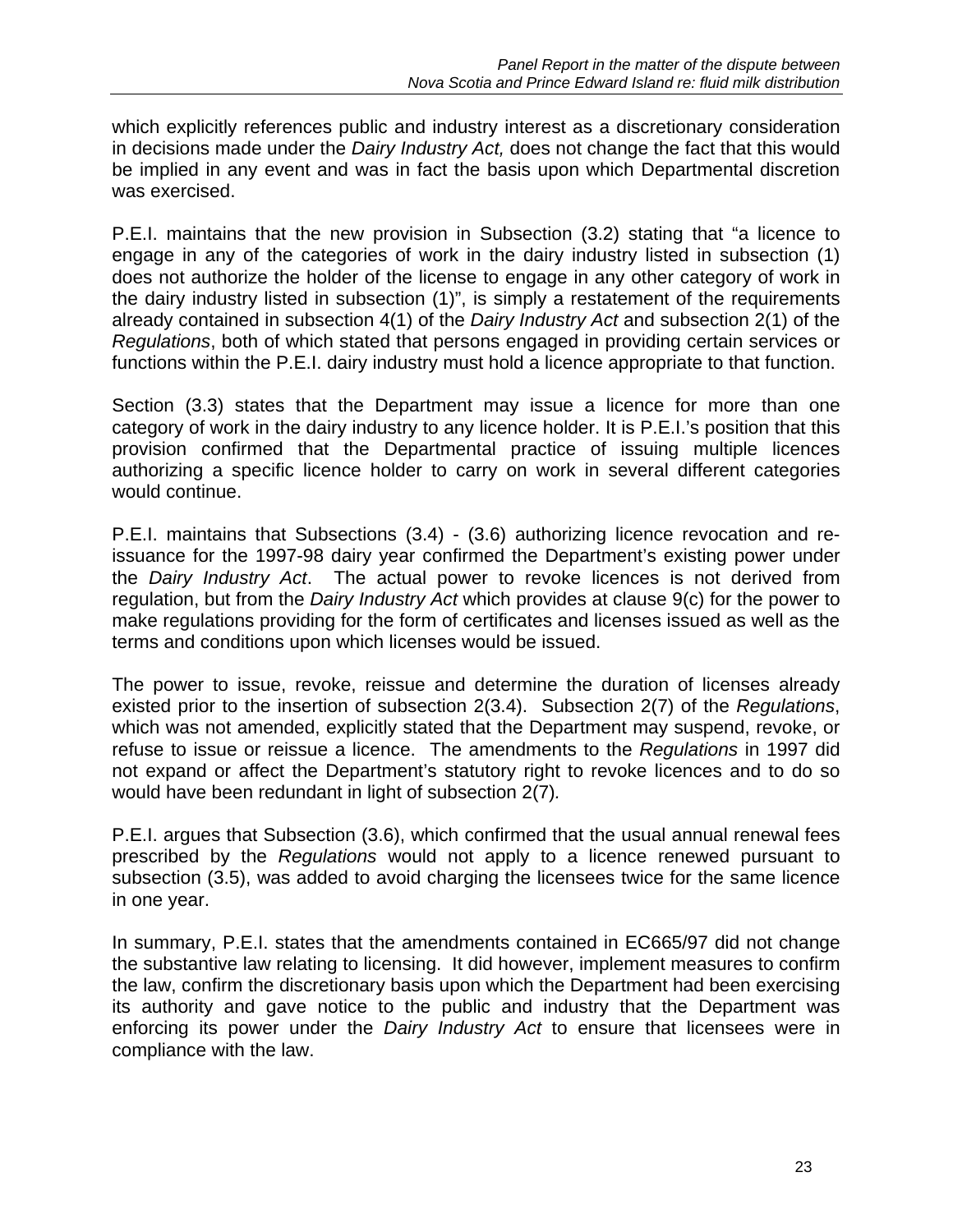### The Alleged Legal Right to Distribute Class I Milk Before and After EC665/97

P.E.I. notes that Nova Scotia alleges that prior to the adoption of EC665/97, Farmers possessed a right to sell or distribute Class I milk in P.E.I., but that this "right" was removed or revoked by EC665/97. This allegation represents a key issue before the Panel in making its determination as to whether EC665/97 is inconsistent with the Agreement.

P.E.I. takes the position that this allegation is not supported by the evidence. P.E.I. notes that Farmers failed to obtain a declaration from the Supreme Court that such a right to distribute its products existed.

Furthermore, the April 14, 1998 order of Chief Justice K.R. MacDonald of the Supreme Court Trial Division rescinding an earlier interim injunction of Madam Justice Matheson confirmed the Department's jurisdiction under the *Dairy Industry Act* to require removal of Farmer's unlicensed product.

P.E.I. states that, while it was true that Farmers had been distributing Class I products in P.E.I. prior to EC665/97, it was doing so in violation of the *Dairy Industry Act* and it possessed no legal right to do so.

P.E.I. maintains that this is not a situation where a valid legal right existed which was later removed by an amendment to the law. This is actually a situation where behaviour prohibited by statute managed to persist for some time before it was discontinued in accordance with the law as it existed before the behaviour commenced.

P.E.I. submits that Farmer's non-compliance with several provisions of the law relating to dairy licensing and labelling led to removal of its unlicensed product from P.E.I. retail outlets, not the introduction of EC665/97.

P.E.I. notes that, in spite of these violations, Farmers believed it possessed a right to distribute Class I products on within the province, under the licence of Health. P.E.I. disagrees with this interpretation on the basis that it is contrary to relevant principles of law.

Farmers is a separate legal entity from Health. The relationship of Farmers to Health is that Farmers is the sole shareholder of Health. In terms of corporate law, Health could be described as a subsidiary of Farmers.

P.E.I. submits that the property and rights of subsidiary companies are separate from that of the parent company. It is an established legal principle that subsidiary corporations are separate legal entities in the same way that non-related companies are also separate legal entities.

P.E.I. argues that it is a well-accepted principle of law that licenses and permits which are the property of a business which is purchased by another company do not automatically or necessarily become the property of the purchasing company.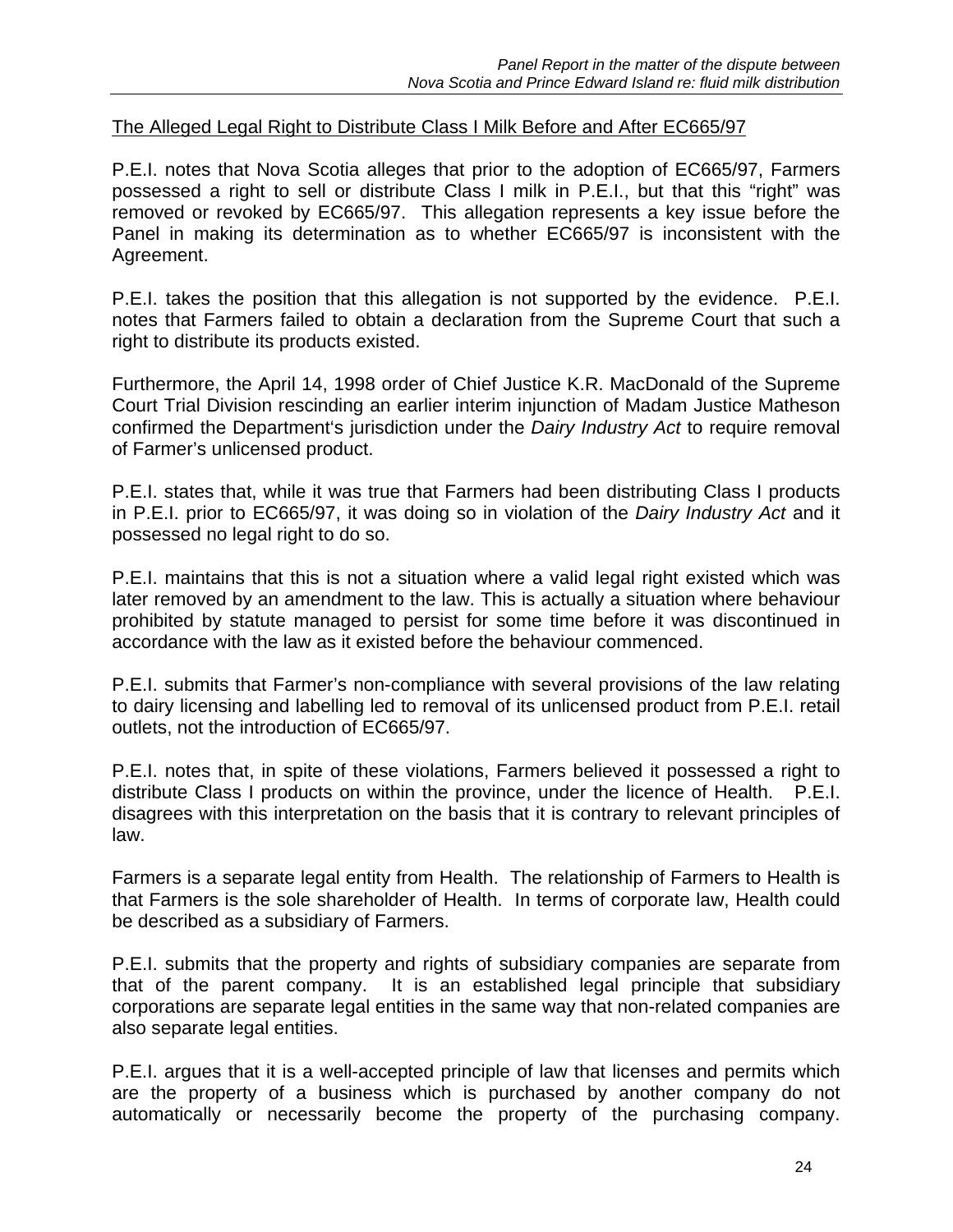Furthermore, there is no question that Government licenses are not assignable or transferable, particularly where a licence states this fact on its face.

Therefore, where a corporation is considering the purchase of a licensed business in a regulated industry, it is always necessary that the purchaser-corporation contact the relevant regulatory authority in advance to obtain the required Government consents.

The terms and conditions of the licence held by Health when it was purchased by Farmers were clear on the face of the licence. The licence indicated it was "nontransferable" and it authorized only two functions, manufacturing dairy products and processing Class I milk. These functions were only authorized within the province of P.E.I.

P.E.I. argues that the licence terms would not permit use by another corporation or business given that it was "non-transferable". This was re-stated in the regulations. Even if re-assignment of the licence from Health to Farmers were possible, it could not occur in these circumstances because the licence could not authorize processing or manufacturing carried on in another province as this would be constitutionally invalid.

P.E.I. also argues that no right of product distribution was explicitly granted by the licence, even for the licensee Health. Farmer's claim that it was entitled to distribute any product it so wished without the consent or authorization of the Department is also clearly contrary to the *Dairy Industry Act,* which requires that every distributor of Class I milk must obtain a licence from the Department in order to legally distribute Class I milk within the province, pursuant to Subsection 4(1) of the *Dairy Industry Act*.

P.E.I. notes that Farmers' activity in the P.E.I. marketplace brought it within the unchanged definition of "distributor" under the definition in section 1(q) of the regulations which includes any person who directly or *indirectly* sells or distributes Class I milk to consumers, including a processor. Farmers was not licenced as a distributor within the province and it held no other form of licence under which a right of distribution could be implied.

P.E.I. submits that the action taken by the Department with respect to Farmers' unlicensed product distribution would have occurred in any event, regardless of whether the provisions contained in EC665/97 existed or not. It was not the intention of P.E.I. to introduce trade barriers or measures restricting trade in adopting the provisions of EC665/97. The intention was to introduce provisions to clarify and prevent future misinterpretations of the legislation. It was also the intention to introduce measures to assist in the enforcement of the law which was already in place, in order to ensure that distributors were complying with the law contained in the *Dairy Industry Act* and its regulations regardless of where product was produced or processed.

# Measure Does Not Breach Chapter Four Obligations

In the course of the Panel hearing, P.E.I. argued that the measure in dispute was EC665/97, and that there were no provisions in EC665/97 respecting trade. P.E.I. submitted that the *Dairy Industry Act*, as well as the *Dairy Industry Act Regulations* as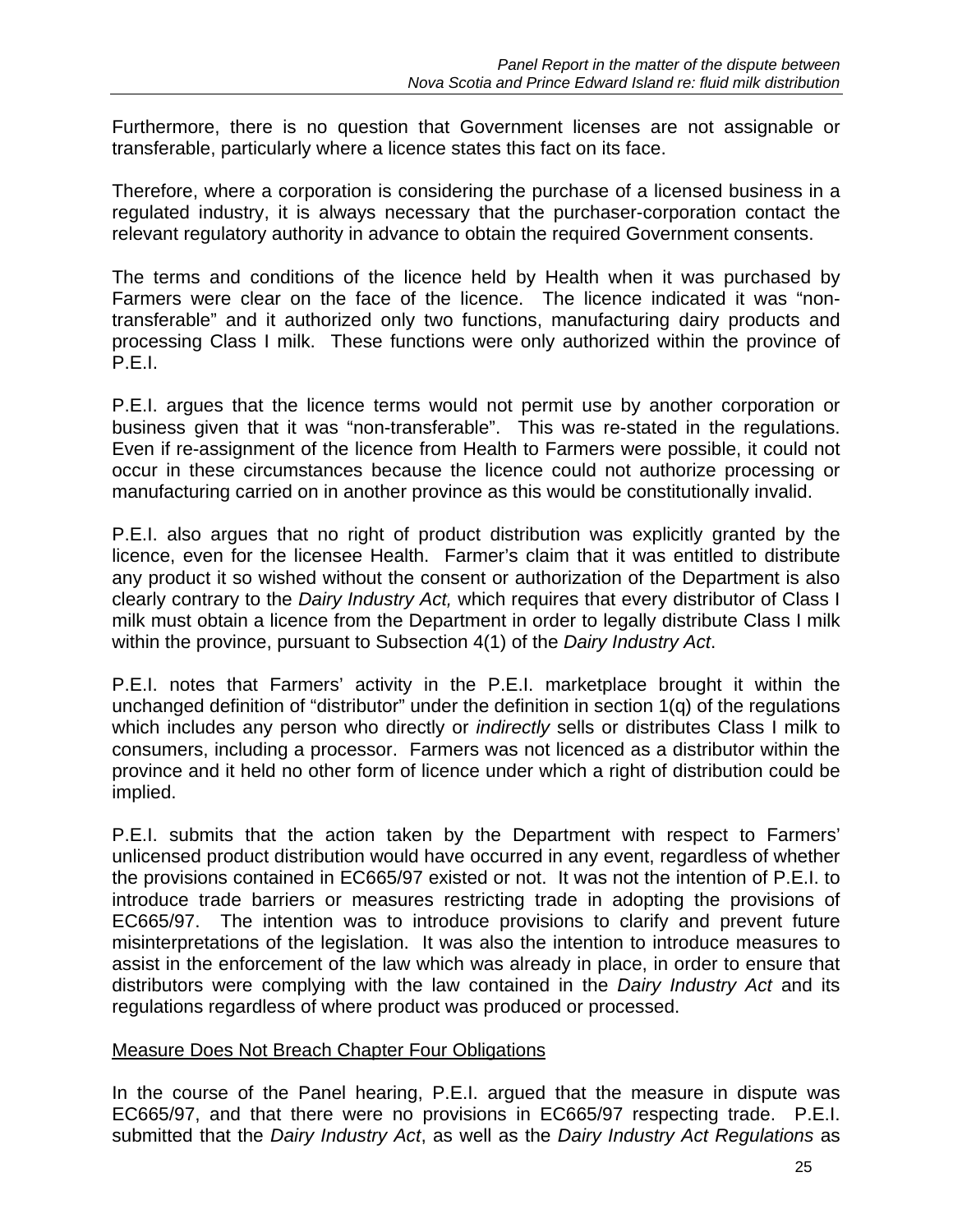amended by EC665/97, were trade-neutral, and therefore were not inconsistent with Articles 401, 402 (Right of Entry and Exit), and 403.

P.E.I. conceded that the policy implementing the *Regulations* constituted a barrier to internal trade. However, P.E.I. noted that similar policies were maintained by all four Atlantic provinces. Furthermore, P.E.I. maintained that the dispute centred on EC665/97, not on the policy implementing it.

### Barrier to Trade is Being Addressed Regionally

P.E.I. states that all Parties recognize that there is a trade barrier respecting fluid milk distribution in the Maritimes. P.E.I. submits that the recognized trade barrier pre-existed the *Agreement* coming into force.

P.E.I. suggests that, while the Parties are not moving quickly to remove this barrier, they do realize their obligations and it is the intent of the Parties to comply with those obligations. P.E.I. suggests that the dispute does not seem to be with the substance or understanding of the obligations under the *Agreement* to reduce and eliminate trade barriers. Rather, the problem seems to be an issue of process as to how the Parties are to go about reducing and eliminating their trade barriers.

P.E.I. maintains that, while there is a clear obligation to eliminate and to reduce trade barriers, there are no clear cut rules as to how this is to be achieved other than the general processes which are set out in the Annexes 405.1 and 405.2.

P.E.I. argues that, while progress may be slow, Maritime provinces are working on harmonizing their fluid milk distribution policies, and therefore a Panel dispute process examining only one measure in the region will result in a piece-meal approach to resolving the issue.

#### Transition Period is Unspecified

It is P.E.I.'s position that the *Agreement* allows a transition period to make existing measures consistent with the *Agreement*, and the length of the transition period is not specified. P.E.I. argues that a transition period for agricultural measures began on September 1, 1997. In support of this position, P.E.I. notes the widespread noncompliance with the *Agreement* across economic sectors.

Relative to the language of Annex 902.5, paragraphs 6 and 7, P.E.I. submits that the Parties were required to have adopted recommendations on specific measures by September 1, 1997, but were not required to have made legislative or regulatory changes by that date.

P.E.I. argues that the *Agreement* recognizes that harmonization does not occur overnight, and therefore P.E.I. disagrees with Nova Scotia's submission that existing trade barriers became inconsistent with the *Agreement* on a specific date (i.e. September 1, 1997).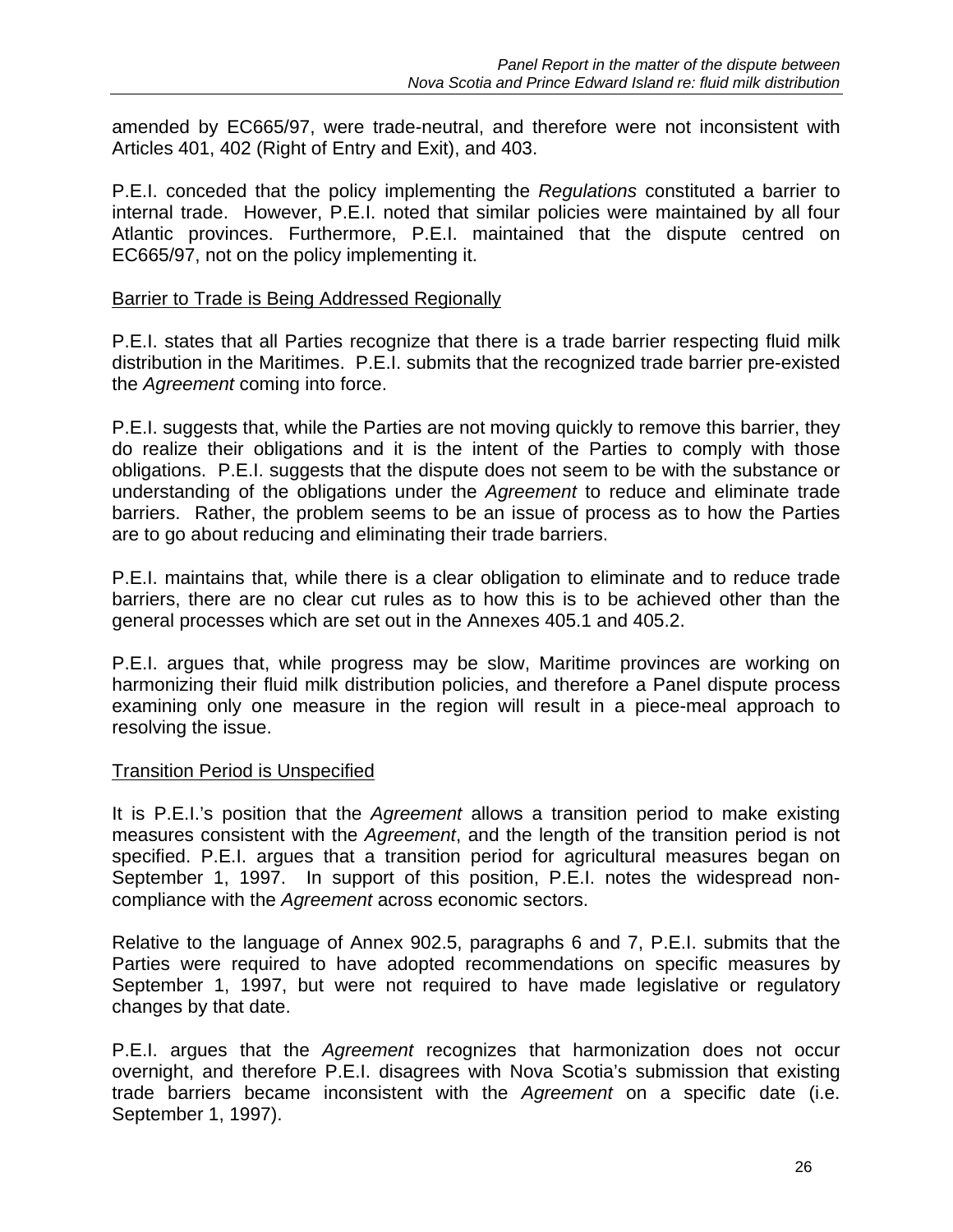Based upon the foregoing, P.E.I. urges the Panel to find that EC665/97 did not introduce measures restricting interprovincial trade.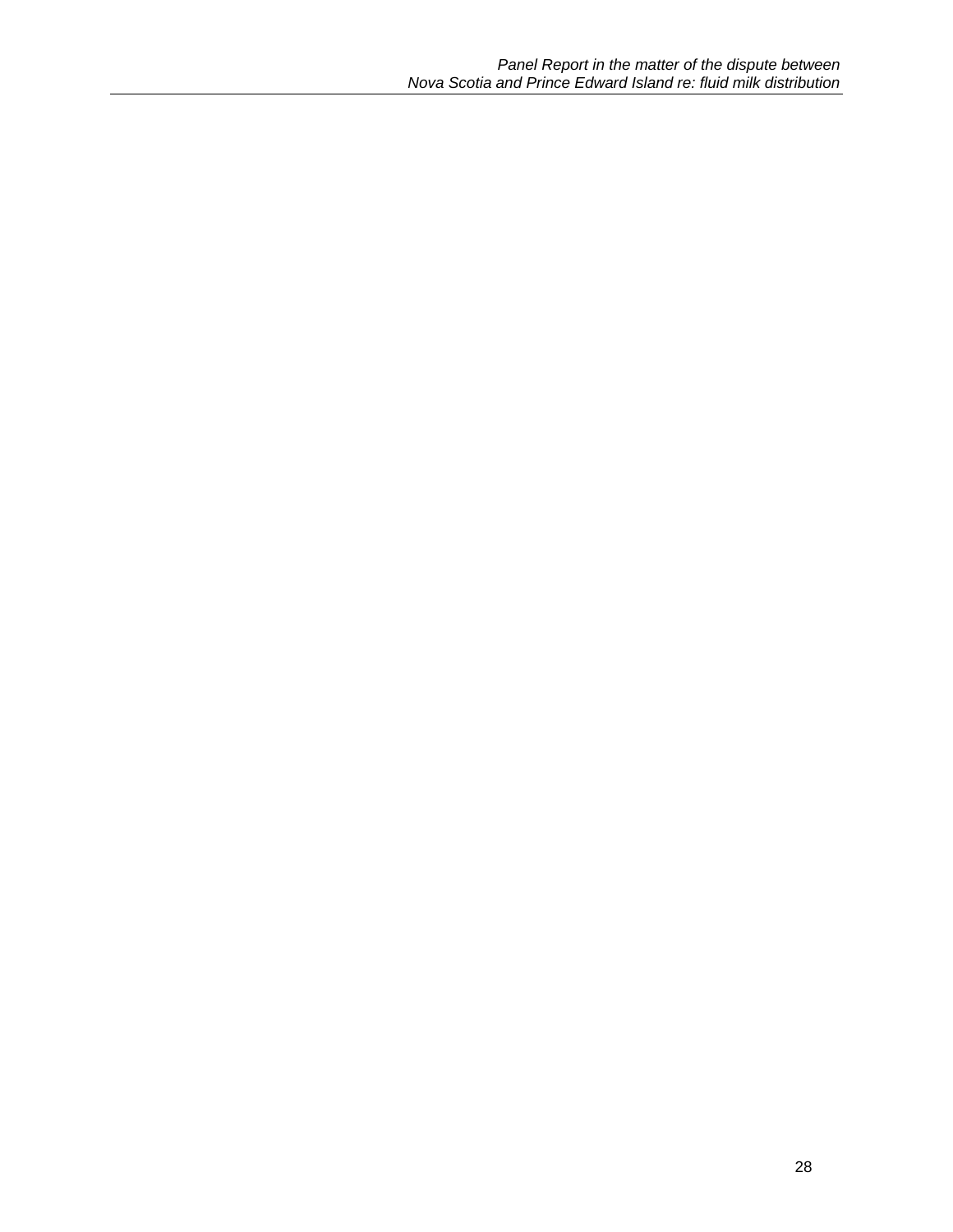# **APPENDIX C**

**Letter Including Fluid Milk Standards and Distribution in Scope and Coverage of Chapter Nine**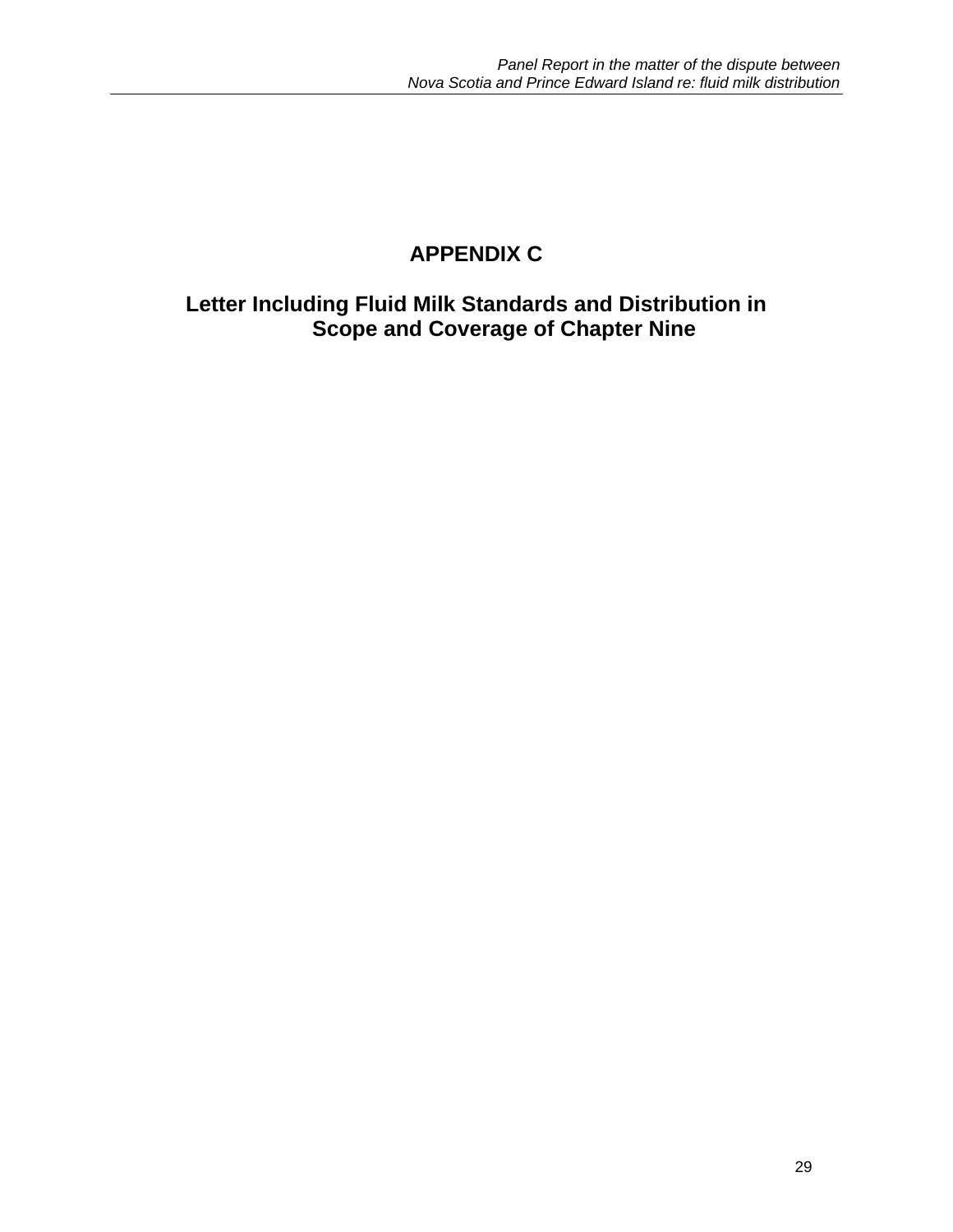| 國心區 | Agriculture<br>Canada                                                                                                                                                                                                                                                                                                                                                                                                                                                                                                                                                                                                                                                                                                                                                            |  |
|-----|----------------------------------------------------------------------------------------------------------------------------------------------------------------------------------------------------------------------------------------------------------------------------------------------------------------------------------------------------------------------------------------------------------------------------------------------------------------------------------------------------------------------------------------------------------------------------------------------------------------------------------------------------------------------------------------------------------------------------------------------------------------------------------|--|
|     | Direction générale des services<br>Market and Industry<br>à l'industrie et aux marchés<br>Services Branch<br>Division des politiques de commerce multilateral<br>Multilateral Trade Policy Division<br>Direction des politiques de commerce international<br>International Trade Policy Directorate<br>Pièce 10109, 930 rue Carling<br>Room 10109, 930 Carling Avenue<br>Ottawa (Ontario) CANADA<br>Ottawa, Ontario CANADA<br>Vatra référence<br>Your file<br>K1A 0C5<br>K1A 0C5                                                                                                                                                                                                                                                                                                 |  |
|     | Notre référence<br>Our file<br>1080-2                                                                                                                                                                                                                                                                                                                                                                                                                                                                                                                                                                                                                                                                                                                                            |  |
|     | October 1, 1997<br>à,<br>The Honourable John Manley<br>Minister of Industry<br>11th Floor East<br>235 Queen Street<br>Ottawa, Ontario<br>K1A 0H5<br>The Honourable James E. Downey<br>Minister of Industry, Trade and Tourism<br>Room 358, Legislative Building<br>450 Broadway Avenue<br>Winnipeg, Manitoba<br><b>R3C 0V8</b><br>Dear Ministers:<br>We are writing to you in your capacities as co-chairs of the Federal/Provincial Committee<br>on Trade under the Agreement on Internal Trade (AIT).<br>Under Article 902.3 of the AIT, the Federal Provincial Agricultural Trade Policy<br>Committee is to notify your Committee of any unresolved measures involving technical<br>barriers with policy implications on or before September 1, 1997. The following technical |  |
|     | barriers with policy implications have been identified:<br>shipment of horticultural products in bulk containers;<br>a)<br>absence of a Canada No. 1 Small potato grade.<br>b)<br>margarine colouring restrictions and other margarine standards;<br>c)<br>standards regarding dairy blends (mixtures of butter and margarine) and<br>d)<br>imitation dairy products;<br>fluid milk standards and distribution.<br>e)                                                                                                                                                                                                                                                                                                                                                            |  |
|     | 12                                                                                                                                                                                                                                                                                                                                                                                                                                                                                                                                                                                                                                                                                                                                                                               |  |
|     | Canadä                                                                                                                                                                                                                                                                                                                                                                                                                                                                                                                                                                                                                                                                                                                                                                           |  |

 $\overline{\phantom{a}}$ 

 $\cdot$